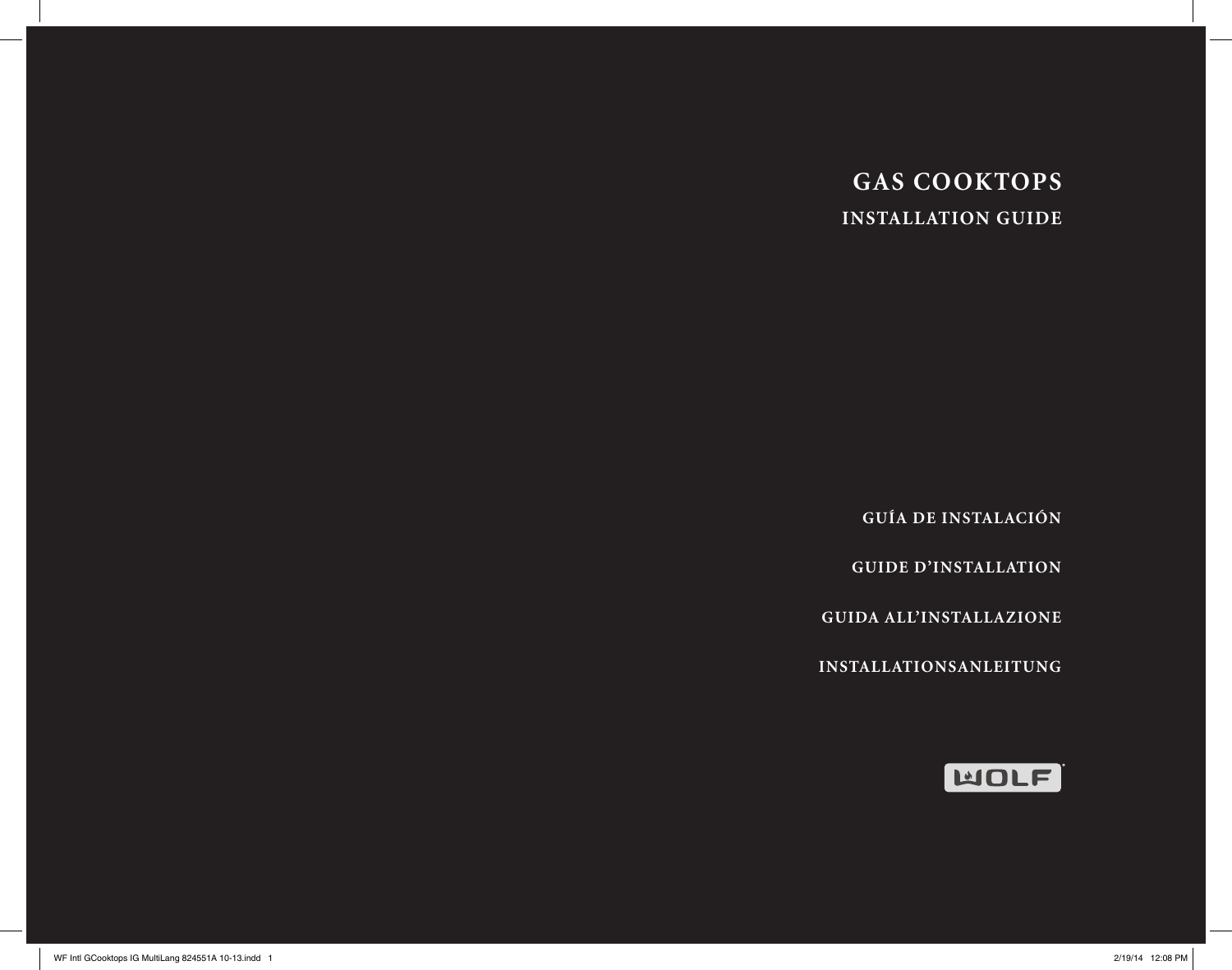## GAS COOKTOPS

## **Contents**

- 2 Gas Cooktops
- 3 Specifications
- 5 Installation
- 5 Troubleshooting

Features and specifications are subject to change at any time without notice. Visit wolfappliance.com/specs for the most up-to-date information.

#### Important Note

To ensure this product is installed and operated as safely and efficiently as possible, take note of the following types of highlighted information throughout this guide:

IMPORTANT NOTE highlights information that is especially important.

CAUTION indicates a situation where minor injury or product damage may occur if instructions are not followed.

WARNING states a hazard that may cause serious injury or death if precautions are not followed.

IMPORTANT NOTE: Save these instructions for the local electrical inspector.

#### **A WARNING**

This appliance shall be installed in accordance with the regulations in force and only used in a well ventilated space. Read the instructions before installing or using this appliance.

Product Information

Important product information including the model and serial number are listed on the product rating plate. The rating plate is located on the bottom of the cooktop. Refer to the illustration below.

If service is necessary, contact Wolf factory certified service with the model and serial number.



Rating plate location.

## Installation Requirements

If a cooktop is being installed above an oven, a minimum of 6 mm is required between units. A minimum 140 mm is required from the bottom of the cooktop to combustible materials.

#### Electrical

Installation must comply with all applicable electrical codes.

Locate the electrical supply as shown in the illustrations on page 4. A separate circuit, servicing only this appliance is required. A ground fault circuit interrupter (GFCI) is not recommended and may cause interruption of operation.

| <b>ELECTRICAL REQUIREMENTS</b> |                          |
|--------------------------------|--------------------------|
| <b>GAS COOKTOP</b>             |                          |
| <b>Electrical Supply</b>       | grounded (earthed)       |
|                                | 220-240 V AC, 50/60 Hz   |
| Service                        | 10 amp dedicated circuit |
| Receptacle                     | grounding-type (earthed) |
|                                |                          |

IMPORTANT NOTE: Connection of this appliance should be through a fused connection unit or a suitable isolator, which complies with national and local safety regulations. The on/off switch should be easily accessible after the appliance has been installed. If the switch is not accessible after installation (depending on country) an additional means of disconnection must be provided for all poles of the power supply. When switched off there must be an all pole contact gap of 3 mm in the isolator switch. This 3 mm contact disconnect gap must apply to any isolator switch, fuses and/or relays according to EN60335.

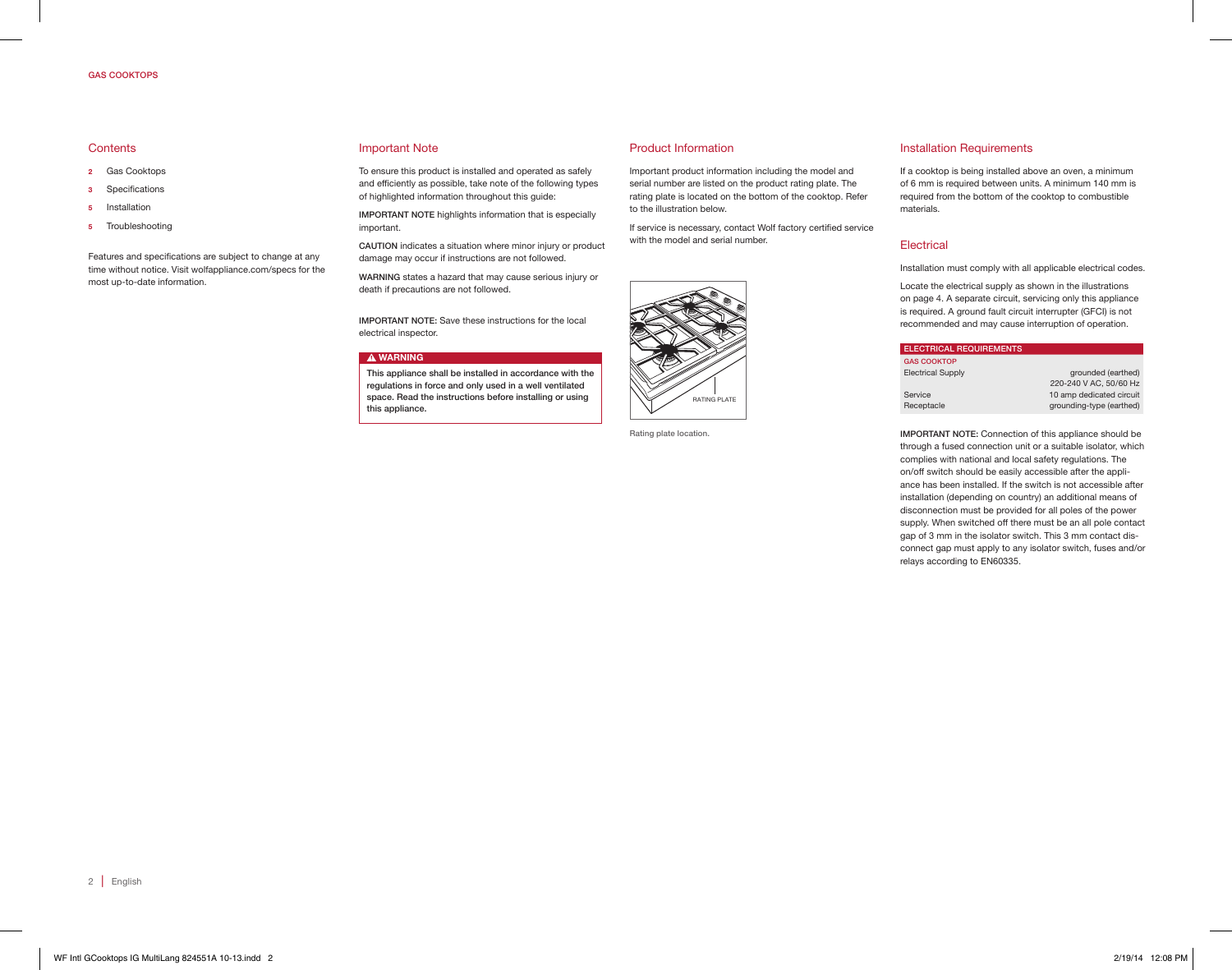# Gas Supply

Installation must conform with local codes and ordinances.

Locate the gas supply as shown in the illustrations on page 4.

The cooktop is equipped for use with natural or liquid propane (LP) gas. The product rating plate has information on the type of gas that should be used. For rating plate location, refer to the illustration below. If this information does not agree with the type of gas available, check with the local gas supplier.

Prior to installation, ensure that the local distribution conditions (nature of the gas and gas pressure) and the adjustment of the appliance are compatible. The adjustment conditions for this appliance are stated on the label (or rating plate). The data plate can be found on the underside of the cooktop.

This appliance is not connected to a combustion products evacuation device. It shall be installed and connected in accordance with current installation regulations. Particular attention shall be given to the relevant requirements regarding ventilation.

| <b>GAS SUPPLY REQUIREMENTS</b>                                                                     |                                       |
|----------------------------------------------------------------------------------------------------|---------------------------------------|
| <b>NATURAL GAS</b><br><b>Gas Supply Pressure</b><br>Min Line Pressure<br>Max Pressure to Regulator | $12.5$ mb<br>17.5 mb<br>100 mb        |
| <b>LP GAS</b><br><b>Gas Supply Pressure</b><br>Min Line Pressure<br>Max Pressure to Regulator      | 25 <sub>mb</sub><br>27.4 mb<br>100 mh |

| <b>GAS RATING</b> |                                    |                            |                                     |                                                                                                       |                                                                                                       |
|-------------------|------------------------------------|----------------------------|-------------------------------------|-------------------------------------------------------------------------------------------------------|-------------------------------------------------------------------------------------------------------|
| <b>MODEL</b>      | <b>TOTAL HEAT</b><br><b>OUTPUT</b> | <b>GAS</b><br><b>UNITS</b> | <b>APPLIANCE</b><br><b>CATEGORY</b> | <b>TYPES AND</b><br><b>PRESSURE (mbar)</b>                                                            | <b>COUNTRY OF DESTINATION</b>                                                                         |
|                   |                                    | 6.2<br>kW                  | 12H                                 | G20 at 20                                                                                             | AT, BG, CR, CZ, DK, EE, FI, GR, HR, HU, IS, IE, IT, LV, LT,<br>NO, PT, RO, SK, SI, ES, SE, CH, TR, GB |
| ICBGC152T/S       |                                    |                            | 12E                                 | G20 at 20                                                                                             | DE, LU, PL                                                                                            |
|                   |                                    |                            | $12E+$                              | G20 at 20/25                                                                                          | BE. FR                                                                                                |
| ICBCG152T/S/LP    | 1594                               | q/h                        | 13P                                 | G31 at 37                                                                                             | FI, CR, GR, IE, HR, LU, NL, PL, SK, SI, ES, CH, TR, GB                                                |
|                   |                                    |                            | 12H                                 | G20 at 20                                                                                             | AT, BG, CR, CZ, DK, EE, FI, GR, HR, HU, IS, IE, IT, LV, LT,<br>NO, PT, RO, SK, SI, ES, SE, CH, TR, GB |
| ICBCG304T/S       | 14.2                               | kW                         | 12E                                 | G20 at 20                                                                                             | DE, LU, PL                                                                                            |
|                   |                                    |                            | $12E+$                              | G20 at 20/25                                                                                          | BE, FR                                                                                                |
| ICBCG304T/S/LP    | 3651                               | g/h                        | 13P                                 | G31 at 37                                                                                             | FI, CR, GR, IE, HR, LU, NL, PL, SK, SI, ES, CH, TR, GB                                                |
|                   |                                    | 14.2<br><b>kW</b>          | 12H                                 | G20 at 20                                                                                             | AT, BG, CR, CZ, DK, EE, FI, GR, HR, HU, IS, IE, IT, LV, LT,<br>NO, PT, RO, SK, SI, ES, SE, CH, TR, GB |
| ICBCG304P/S       |                                    |                            | 12E                                 | G20 at 20                                                                                             | DE, LU, PL                                                                                            |
|                   |                                    |                            | $12E+$                              | G20 at 20/25                                                                                          | BE, FR                                                                                                |
| ICBCG304P/S/LP    | 3651                               | q/h                        | 13P                                 | G31 at 37                                                                                             | FI, CR, GR, IE, HR, LU, NL, PL, SK, SI, ES, CH, TR, GB                                                |
|                   |                                    |                            | 12H                                 | G20 at 20                                                                                             | AT, BG, CR, CZ, DK, EE, FI, GR, HR, HU, IS, IE, IT, LV, LT,<br>NO, PT, RO, SK, SI, ES, SE, CH, TR, GB |
| ICBCG365T/S       | 16.9                               | <b>kW</b>                  | 12E                                 | G20 at 20                                                                                             | DE, LU, PL                                                                                            |
|                   |                                    |                            | $12E+$                              | G20 at 20/25                                                                                          | BE. FR                                                                                                |
| ICBCG365T/S/LP    | 4345                               | q/h                        | 13P                                 | G31 at 37                                                                                             | FI, CR, GR, IE, HR, LU, NL, PL, SK, SI, ES, CH, TR, GB                                                |
|                   |                                    | 12H                        | G20 at 20                           | AT, BG, CR, CZ, DK, EE, FI, GR, HR, HU, IS, IE, IT, LV, LT,<br>NO, PT, RO, SK, SI, ES, SE, CH, TR, GB |                                                                                                       |
| ICBCG365P/S       | 16.9                               | <b>kW</b>                  | 12E                                 | G20 at 20                                                                                             | DE, LU, PL                                                                                            |
|                   |                                    |                            | $12E+$                              | G20 at 20/25                                                                                          | BE, FR                                                                                                |
| ICBCG365P/S/LP    | 4345                               | q/h                        | 13P                                 | G31 at 37                                                                                             | FI, CR, GR, IE, HR, LU, NL, PL, SK, SI, ES, CH, TR, GB                                                |

The cooktop must be connected to a regulated gas supply. The supply line must be equipped with an approved external gas shut-off valve located near the cooktop in an accessible location. Do not block access to the shut-off valve. Refer to the illustration below.

A gas supply line of 19 mm rigid pipe must be provided to the cooktop. If local codes permit, a certified, .9 m long, 13 mm or 19 mm ID flexible metal appliance connector is recommended to connect the units 1/2" NPT (or ISO 7/1-14) male inlet to the gas supply line. Pipe joint compounds, suitable for use with natural or LP gas should be used.

The appliance and its shut-off valve must be disconnected from the gas supply piping system during any pressure testing of the system at test pressures in excess of 100 mbar. The appliance must be isolated from the gas supply piping system by closing its individual manual shut-off valve during any pressure testing of the system at test pressures equal to or less than 100 mbar.

Wolf natural gas cooktops will function up to 3124 m in altitude without adjustment and LP gas cooktops will function up to 2621 m. If the installation exceeds these elevations, contact your authorized Wolf dealer for a high altitude conversion kit.



Gas shut-off valve.



Rating plate location.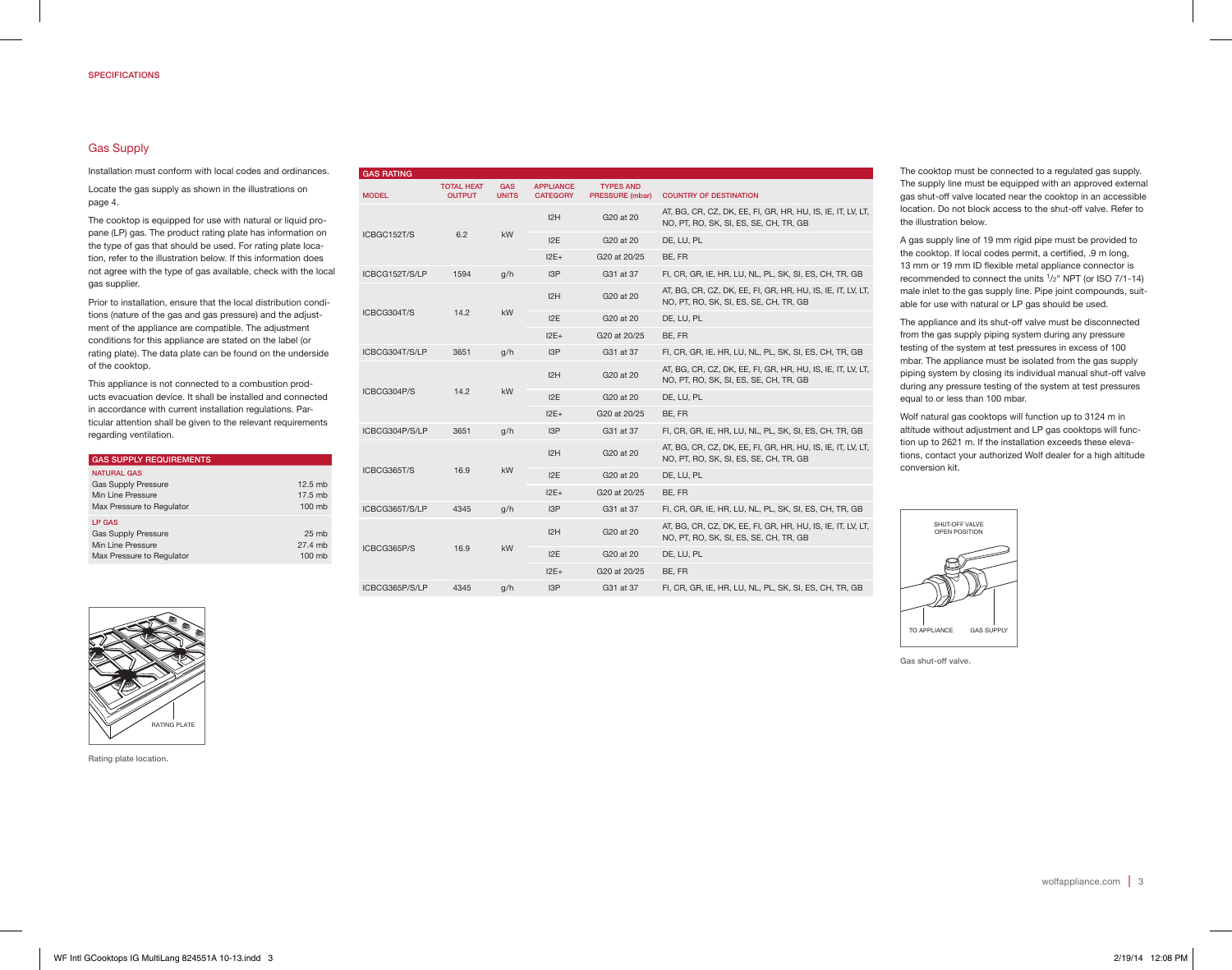## SPECIFICATIONS

## 381 mm Gas Cooktop

## STANDARD INSTALLATION





*NOTE: Shaded area above countertop indicates minimum clearance to combustible surfaces, combustible materials cannot be located within this area.*

## 762 mm and 914 mm Gas Cooktop

#### STANDARD INSTALLATION



COUNTERTOP CUT-OUT



*NOTE: Shaded area above countertop indicates minimum clearance to combustible surfaces, combustible materials cannot be located within this area. Electrical and gas supply location only applies to installations with built-in oven.*

| <b>CUT-OUT WIDTH</b> |        |
|----------------------|--------|
| <b>MODEL</b>         | w      |
| 762 mm Cooktop       | 737 mm |
| 914 mm Cooktop       | 889 mm |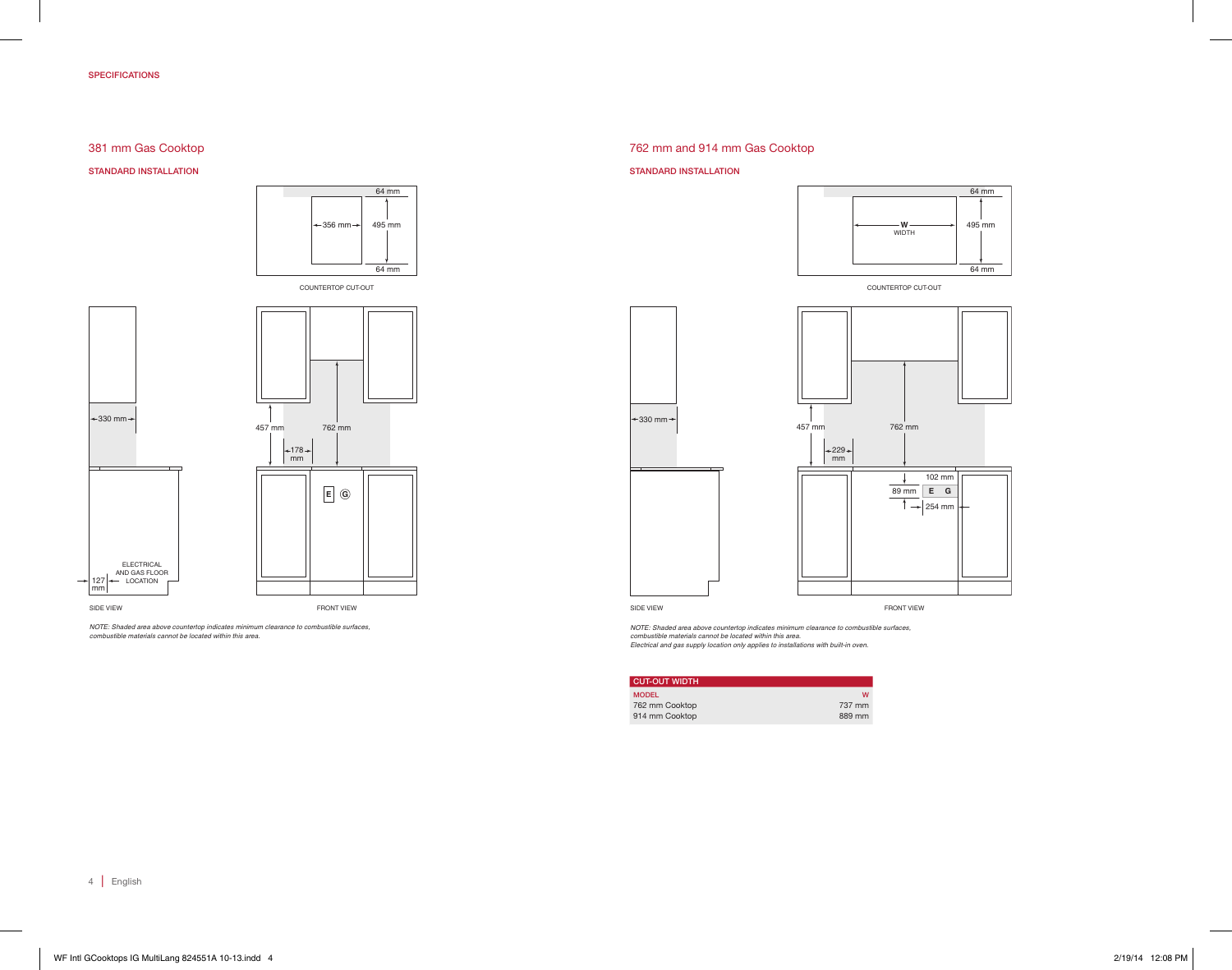## Cooktop Installation

Remove cooktop and components from the shipping package and recycle packing materials.

Lower the cooktop into the countertop cut-out. Center cooktop in the opening with the front edge aligned parallel to the front edge of the countertop. Using a pencil, outline the rear edge of the cooktop on the countertop. Remove cooktop.

Apply the foam strip provided, to the perimeter of the countertop opening. Refer to the illustration below. Do not seal the cooktop to the countertop.

Insert the cooktop into the opening. Verify the cooktop is aligned with the front edge of the countertop.

Attach the brackets provided, to the bottom of the unit. Insert the 89 mm clamping screws into the brackets. Use a screwdriver to tighten clamping screws against the bottom of the countertop. Do not overtighten screws. Refer to the illustration below.



Cooktop installation.

## Gas Supply Connection

All connections to the gas piping must be wrench-tightened. Do not overtighten or allow pipes to turn when tightening.

If a flexible metal connector is being used, verify it is not kinked, then attach the gas supply line to the regulator on the cooktop. Open the valve and check for leaks by placing a liquid detergent solution onto all gas connections. Bubbles around connections indicate a gas leak. If a leak appears, close the shut-off valve and adjust connections.

#### **Troubleshooting**

IMPORTANT NOTE: If the cooktop does not operate properly, follow these troubleshooting steps:

- Verify electrical power is supplied to the cooktop.
- Verify the gas supply shut-off valve is in the open position.
- If the cooktop does not operate properly, contact Wolf factory certified service. Do not attempt to repair the cooktop. Wolf is not responsible for service required to correct a faulty installation.

Wolf & Design, Wolf Gourmet, W & Design and the color red as applied to knobs are registered trademarks and service marks of Wolf Appliance, Inc. Sub-Zero, Sub-Zero, Sub-Zero, Dual Refrigeration, Constant Care, The Living Inc. (collectively, the "Company Marks.") All other trademarks or registered trademarks are property of their respective owners in the United States and other countries.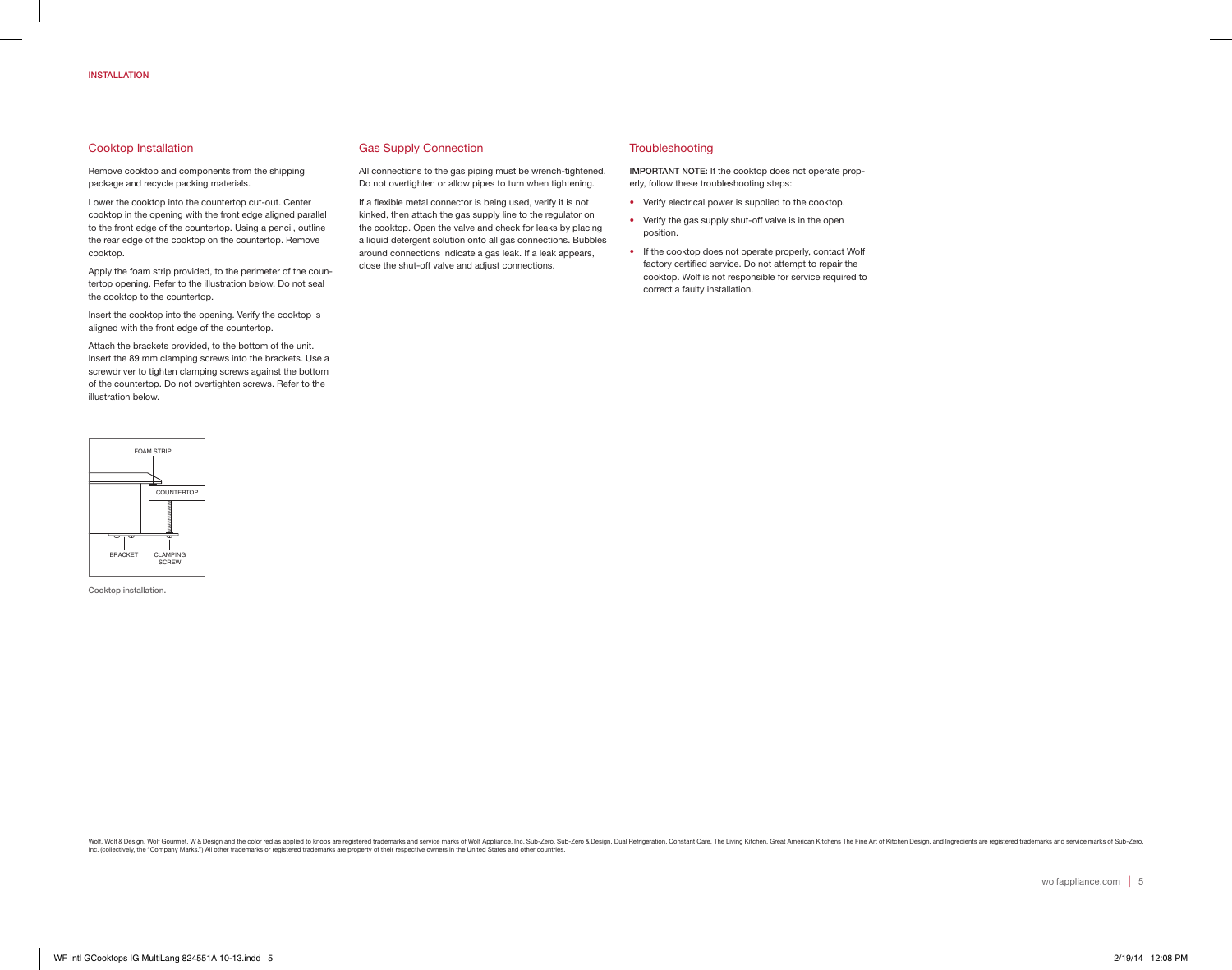#### PLACAS DE GAS

## Contenido

- 2 Placas de gas
- 3 Especificaciones
- 5 Instalación
- 5 Localización y solución de problemas

Las características y especificaciones están sujetas a cambios sin previo aviso. Visite wolfappliance.com/specs para obtener la información más actualizada.

#### Nota importante:

Para garantizar que este producto se instala y funciona de la forma más eficaz y segura posible, tenga en cuenta la información que se destaca en esta guía:

Cuando aparece NOTA IMPORTANTE, se resalta información que resulta especialmente importante.

PRECAUCIÓN indica una situación en la que se pueden sufrir heridas leves o provocar daños al producto si no se siguen las instrucciones.

AVISO indica el peligro de que se produzcan heridas graves o incluso la muerte si no se respetan las precauciones.

NOTA IMPORTANTE: guarde estas instrucciones para el inspector local.

#### **A** AVISO

Este aparato debe instalarse de acuerdo con las normativas vigentes y solo puede ser utilizado en un lugar que esté bien ventilado. Lea las instrucciones antes de instalar o utilizar este aparato.

Ubicación de la placa de datos.

#### Información sobre el producto

En la placa de datos del producto encontrará información importante, incluyendo el modelo y el número de serie. La placa de datos está ubicada en la parte inferior del aparato. Consulte la siguiente ilustración.

Si necesita ayuda, póngase en contacto con el servicio de asistencia técnica autorizado de Wolf con el modelo y el número de serie.



## Requisitos de instalación

Si la placa se va a instalar sobre un horno, es necesario dejar un espacio mínimo de 6 mm entre las unidades. Asimismo, es necesario dejar un mínimo de 140 mm de la parte superior de la placa a los materiales combustibles.

#### Potencia

La instalación debe cumplir con toda la normativa local aplicable en materia de electricidad.

Ubique la toma eléctrica tal como se muestra en las ilustraciones de la página 4. Se necesita un circuito independiente para esta unidad. No se recomienda utilizar un interruptor de circuito de fallos de toma de tierra (GFCI), ya que puede interrumpir el funcionamiento de la unidad.

| <b>REQUISITOS ELÉCTRICOS</b> |                                  |
|------------------------------|----------------------------------|
| <b>PLACA DE GAS</b>          |                                  |
| Suministro eléctrico         | Conectado a tierra               |
|                              | 220-240 V CA, 50/60 Hz           |
| Servicio                     | Circuito dedicado de 10 amperios |
| Enchufe                      | Con toma de tierra               |
|                              |                                  |

NOTA IMPORTANTE: la conexión de este aparato debe realizarse a una unidad de conexión con fusibles o a un aislador adecuado, que cumple con las normativas de seguridad nacionales y locales. El interruptor de encendido/apagado debe encontrarse en un lugar accesible después de haber instalado el aparato. Si no es posible acceder al interruptor después de la instalación (según el país), se deberá brindar un medio de desconexión adicional para todos los polos de la alimentación eléctrica. Al estar desconectado, deberá existir una separación de contacto entre todos los polos de 3 mm en el interruptor del aislador. Esta separación de 3 mm de desconexión de los contactos deberá aplicarse a cualquier interruptor, fusibles o relés del aislador según la norma EN60335.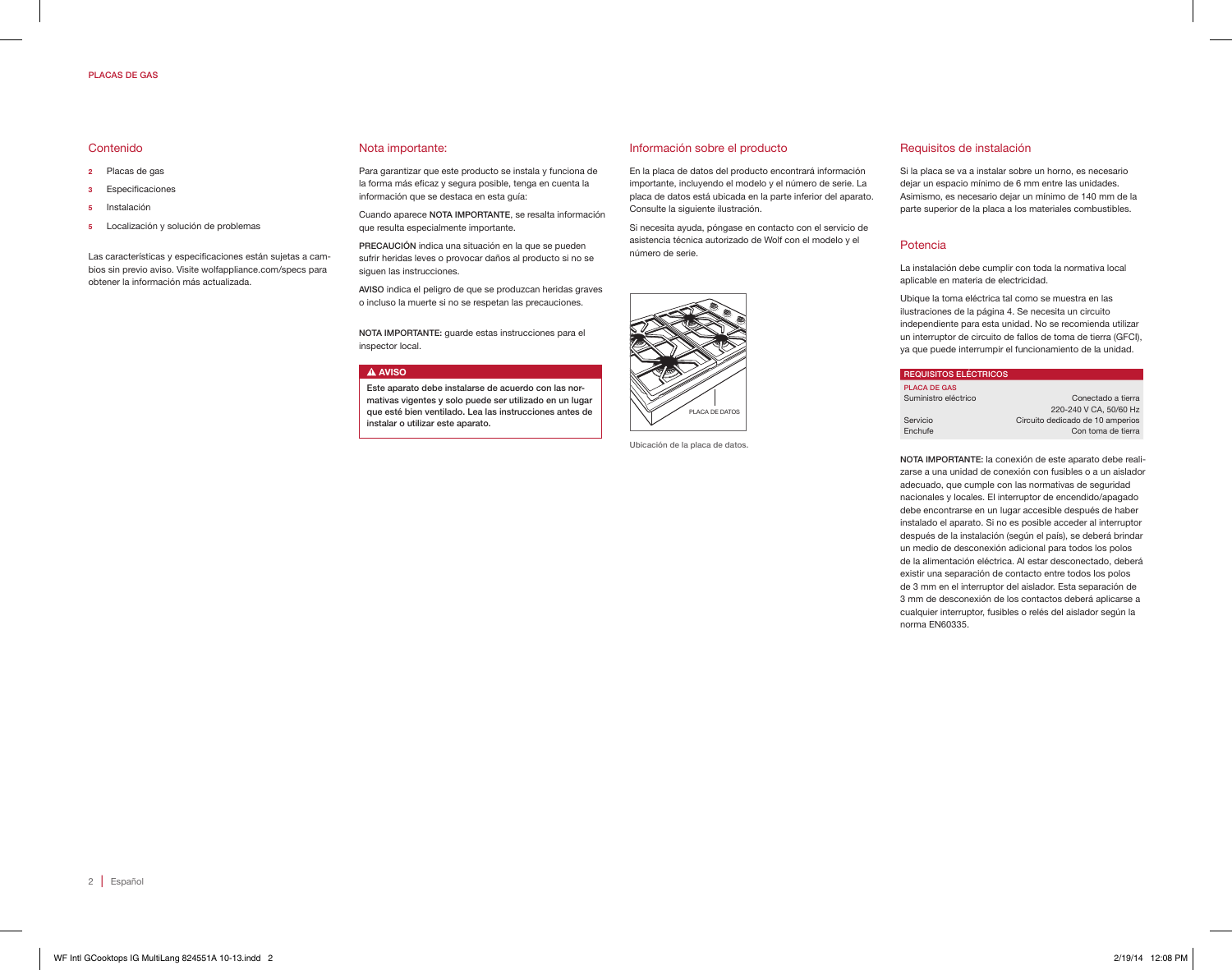## Suministro de gas

La instalación debe cumplir las ordenanzas y normativas nacionales.

Ubique la toma de gas tal como se muestra en las ilustraciones de la página 4.

La placa de gas está equipada para usarse con gas natural o gas propano líquido (GPL). Podrá encontrar información sobre el tipo de gas que debería utilizar en la placa de datos del producto. Consulte la siguiente ilustración para ver la ubicación de la placa. Si esta información no coincide con el tipo de gas que tiene disponible, póngase en contacto con su proveedor de gas.

Antes de llevar a cabo la instalación, asegúrese de que las condiciones de distribución locales (tipo y presión del gas) y el ajuste del aparato son compatibles. Las condiciones de ajuste de este aparato se especifican en la etiqueta (o en la placa de datos del producto). La placa de datos está ubicada en la parte inferior del aparato.

Este aparato no está conectado a ningún dispositivo de evacuación de productos de combustión. El aparato debe instalarse y conectarse siguiendo las normativas de instalación vigentes. Debe prestar especial atención a los requisitos relevantes correspondientes a la ventilación.

| <b>REQUISITOS DEL SUMINISTRO DE GAS</b>                                                         |                                         |
|-------------------------------------------------------------------------------------------------|-----------------------------------------|
| <b>GAS NATURAL</b><br>Presión del suministro de gas                                             | 12.5 mb                                 |
| Presión mínima<br>Presión máxima al regulador                                                   | 17.5 mb<br>100 mb                       |
| <b>GAS LP</b><br>Presión del suministro de gas<br>Presión mínima<br>Presión máxima al regulador | 25 <sub>mb</sub><br>27.4 mb<br>$100$ mb |

|                | <b>PRODUCCIÓN</b>               |                                  |                                        |                                                                                                       |                                                                                                       |
|----------------|---------------------------------|----------------------------------|----------------------------------------|-------------------------------------------------------------------------------------------------------|-------------------------------------------------------------------------------------------------------|
| <b>MODELO</b>  | <b>DE CALOR</b><br><b>TOTAL</b> | <b>UNIDADES</b><br><b>DE GAS</b> | <b>CATEGORÍA</b><br><b>DEL APARATO</b> | <b>TIPOS Y PRESIÓN</b><br>(mbar)                                                                      | PAÍS DE DESTINO                                                                                       |
|                |                                 | 12H                              | G20 a 20                               | AT, BG, CR, CZ, DK, EE, FI, GR, HR, HU, IS, IE, IT, LV,<br>LT, NO, PT, RO, SK, SI, ES, SE, CH, TR, GB |                                                                                                       |
| ICBGC152T/S    | 6,2                             | kW                               | 12E                                    | G20 a 20                                                                                              | DE, LU, PL                                                                                            |
|                |                                 |                                  | $12E+$                                 | G20 a 20/25                                                                                           | BE, FR                                                                                                |
| ICBCG152T/S/LP | 1594                            | q/h                              | 13P                                    | G31 a 37                                                                                              | FI, CR, GR, IE, HR, LU, NL, PL, SK, SI, ES, CH, TR, GB                                                |
|                |                                 |                                  | I2H                                    | G20 a 20                                                                                              | AT, BG, CR, CZ, DK, EE, FI, GR, HR, HU, IS, IE, IT, LV,<br>LT, NO, PT, RO, SK, SI, ES, SE, CH, TR, GB |
| ICBCG304T/S    | 14,2                            | kW                               | 12E                                    | G20 a 20                                                                                              | DE, LU, PL                                                                                            |
|                |                                 |                                  | $12E+$                                 | G20 a 20/25                                                                                           | BE, FR                                                                                                |
| ICBCG304T/S/LP | 3651                            | q/h                              | 13P                                    | G31 a 37                                                                                              | FI, CR, GR, IE, HR, LU, NL, PL, SK, SI, ES, CH, TR, GB                                                |
|                |                                 | kW                               | 12H                                    | G20 a 20                                                                                              | AT, BG, CR, CZ, DK, EE, FI, GR, HR, HU, IS, IE, IT, LV,<br>LT, NO, PT, RO, SK, SI, ES, SE, CH, TR, GB |
| ICBCG304P/S    | 14.2                            |                                  | 12E                                    | G20 a 20                                                                                              | DE. LU. PL                                                                                            |
|                |                                 |                                  | $12E+$                                 | G20 a 20/25                                                                                           | BE, FR                                                                                                |
| ICBCG304P/S/LP | 3651                            | q/h                              | 13P                                    | G31 a 37                                                                                              | FI, CR, GR, IE, HR, LU, NL, PL, SK, SI, ES, CH, TR, GB                                                |
|                |                                 |                                  | 12H                                    | G20 a 20                                                                                              | AT, BG, CR, CZ, DK, EE, FI, GR, HR, HU, IS, IE, IT, LV,<br>LT, NO, PT, RO, SK, SI, ES, SE, CH, TR, GB |
| ICBCG365T/S    | 16,9                            | kW                               | 12E                                    | G20 a 20                                                                                              | DE. LU. PL                                                                                            |
|                |                                 |                                  | $12E+$                                 | G20 a 20/25                                                                                           | BE, FR                                                                                                |
| ICBCG365T/S/LP | 4345                            | q/h                              | 13P                                    | G31 a 37                                                                                              | FI, CR, GR, IE, HR, LU, NL, PL, SK, SI, ES, CH, TR, GB                                                |
|                |                                 |                                  | I2H                                    | G20 a 20                                                                                              | AT, BG, CR, CZ, DK, EE, FI, GR, HR, HU, IS, IE, IT, LV,<br>LT, NO, PT, RO, SK, SI, ES, SE, CH, TR, GB |
| ICBCG365P/S    | 16,9                            | kW                               | 12E                                    | G20 a 20                                                                                              | DE, LU, PL                                                                                            |
|                |                                 |                                  | $12E+$                                 | G20 a 20/25                                                                                           | BE, FR                                                                                                |
| ICBCG365P/S/LP | 4345                            | q/h                              | 13P                                    | G31 a 37                                                                                              | FI, CR, GR, IE, HR, LU, NL, PL, SK, SI, ES, CH, TR, GB                                                |

La placa debe conectarse a un suministro de gas regulado. El suministro de gas debe estar equipado con una válvula de cierre externa de gas homologada situada en un lugar accesible, cerca de la placa. No obstruya el acceso a la válvula de cierre. Consulte la siguiente ilustración.

Debe conectar la placa a un suministro de gas con una tubería rígida de 19 mm. Si las normativas locales lo permiten, se recomienda utilizar un conector metálico flexible certificado de 0,9 mm y 13 mm o 19 mm de diámetro interno para conectar la entrada macho 1/2" NPT (o ISO 7/1-14) de las unidades al suministro de gas. Debe utilizar una pasta de recubrimiento para tuberías que sea adecuada para que se pueda utilizar con gas LP o natural.

El aparato y su válvula de cierra deben estar desconectados del sistema de suministro de gas durante cualquier prueba de la presión del sistema que supere los 100 mbar. El aparato debe aislarse del sistema de suministro de gas cerrando su válvula manual de cierre individual durante cualquier prueba de la presión del sistema que sea igual o inferior a 100 mbar.

Las placas de gas natural Wolf funcionarán en hasta 3124 m de altitud sin necesidad de ajuste y las placas de gas LP, en hasta 2621 m. Si la instalación supera estas cifras, póngase en contacto con su distribuidor Wolf autorizado para obtener un kit de conversión para altitudes elevadas.



Válvula de cierre del gas.



Ubicación de la placa de datos.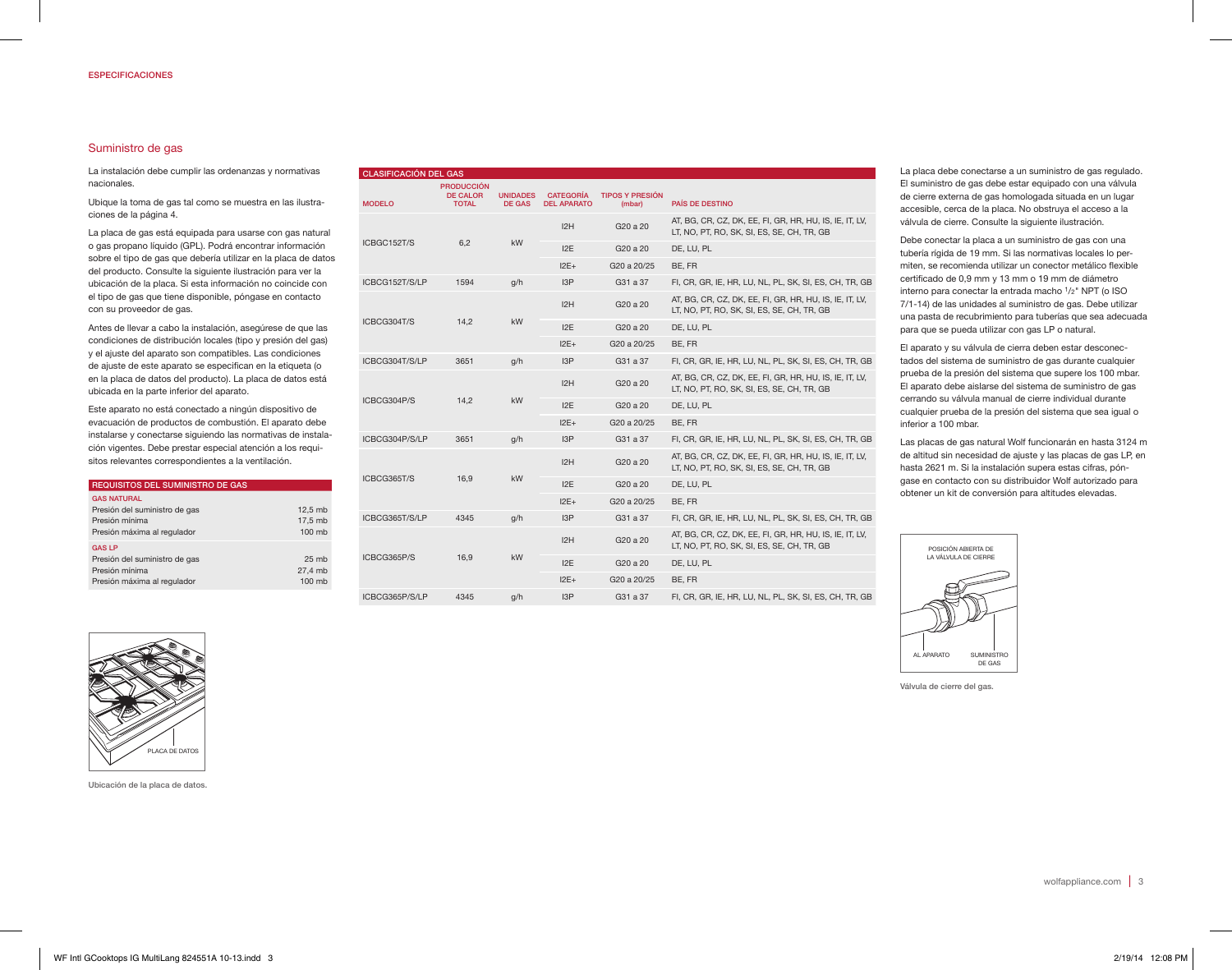## ESPECIFICACIONES

# Placa de gas de 381 mm

INSTALACIÓN ESTÁNDAR





*NOTE: Shaded area above countertop indicates minimum clearance to combustible surfaces,* NOTA: el área sombreada sobre la encimera indica la distancia mínima a superficies combustibles, no puede *combustible materials cannot be located within this area.* haber materiales combustibles en esta área

# Placa de gas de 762 mm y 914 mm

#### INSTALACIÓN ESTÁNDAR



CORTE DE LA ENCIMERA



*NOTE: Shaded area above countertop indicates minimum clearance to combustible surfaces,* NOTA: el área sombreada sobre la encimera indica la distancia mínima a superficies combustibles, no puede haber materiales combustibles en esta área.<br>La ubicación de la toma eléctrica y de gas solo se aplica a una instalación con horno empotrable.

| <b>ANCHURA DEL CORTE</b> |        |
|--------------------------|--------|
| <b>MODELO</b>            | Anch.  |
| Placa de 762 mm          | 737 mm |
| Placa de 914 mm          | 889 mm |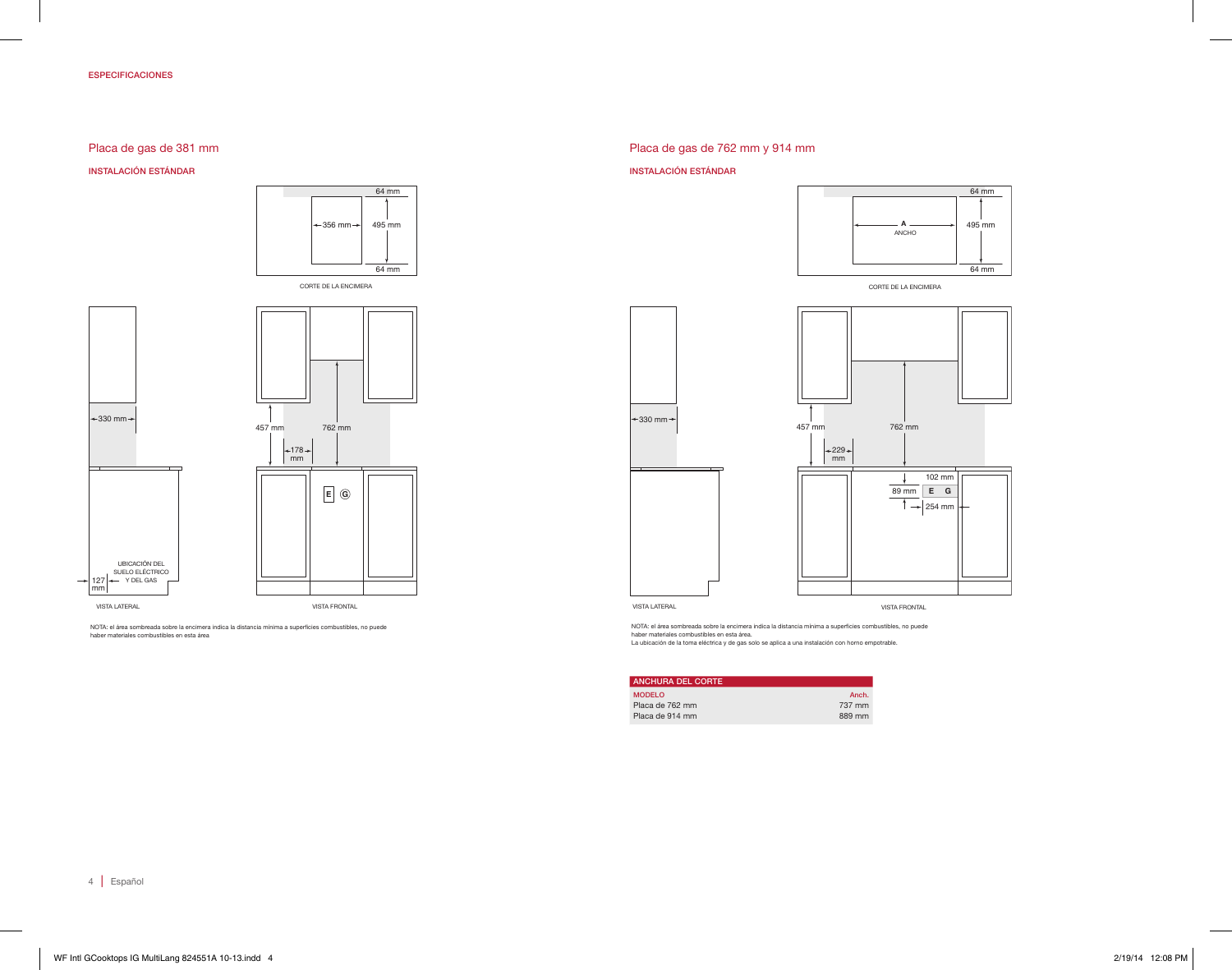## Instalación de la placa

Desembale la placa y sus componentes y recicle los materiales del embalaje.

Inserte la placa en la encimera en la que la va a instalar. Centre la placa en la cavidad con el borde delantero alineado en paralelo al borde delantero de la encimera. Con un lápiz, delimite el borde trasero de la placa en la encimera. Retire la placa.

Aplique el embellecedor suministrado al perímetro de la cavidad de la encimera. Consulte la siguiente ilustración. No selle la placa a la encimera.

Coloque la placa en la cavidad de la encimera. Compruebe que la placa está alineada con el borde delantero de la encimera.

Fije los soportes suministrados, a la parte inferior de la unidad. Inserte los tornillos de sujeción de 89 mm en los soportes. Utilice un destornillador para apretar los tornillos de sujeción a la parte inferior de la encimera. No apriete demasiado los tornillos. Consulte la siguiente ilustración.



Instalación de la placa.

## Conexión del suministro de gas

Todas las conexiones a los conductos de gas deberán apretarse con una herramienta adecuada. No los apriete demasiado ni permita que las tuberías se giren mientras los aprieta.

Si utiliza un conector flexible de metal, compruebe que no esté torcido, y seguidamente conecte el tubo del suministro de gas al regulador de la placa. Abra la válvula y compruebe que no hay fugas colocando una solución de detergente líquido en todas las conexiones de gas. Si aparecen burbujas alrededor de las conexiones, significa que hay una fuga de gas. En ese caso, cierre la válvula de cierre y ajuste las conexiones.

## Localización y solución de problemas

NOTA IMPORTANTE: si la placa no funciona correctamente, siga estos pasos de localización y solución de problemas:

- Compruebe que la placa está conectada a la red eléctrica.
- Compruebe que la válvula de cierre del suministro de gas está en posición abierta.
- Si la placa no funciona correctamente, póngase en contacto con un servicio de asistencia técnica Wolf autorizado. No intente realizar ninguna reparación en la placa. Wolf no se hace responsable de las tareas de mantenimiento que deban realizarse para corregir una instalación defectuosa.

Wolf & Design, Wolf Gourmet, W & Design son marcas registradas y marcas de servicio de Wolf Appliance, Inc. Sub-Zero, Sub-Zero & Design, Dual Refrigeration, Constant Care, The Living Kitchen, Great American Kitchens The Fi de la Empresa»). Todas las demás marcas o marcas registradas son propiedad de sus respectivos propietarios en los Estados Unidos y en otros países.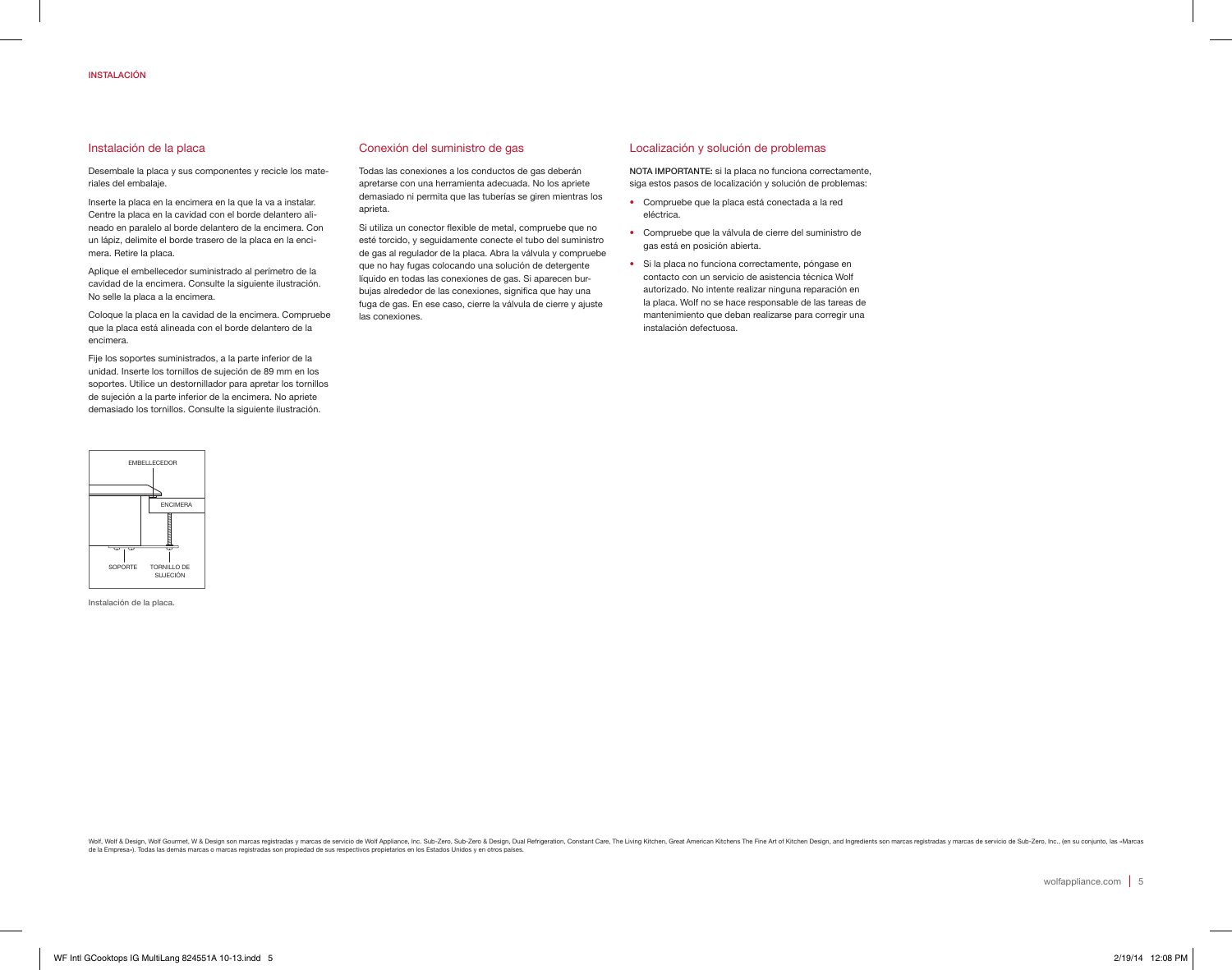## PLAQUES DE CUISSON À GAZ

## Table des matières

- 2 Plaques de cuisson gaz
- 3 Spécifications
- 5 Installation
- 5 Dépistage des pannes

Les caractéristiques et spécifications peuvent être modifiées à tout moment sans préavis. Pour prendre connaissance des informations les plus récentes, consultez notre site Internet, wolfappliance.com/specs.

#### Remarque importante

Pour garantir une installation de ce produit aussi sûre et efficace que possible, veuillez faire particulièrement attention aux mentions mises en évidence tout au long de ce guide, notamment :

REMARQUE IMPORTANTE met l'accent sur un renseignement particulièrement important.

MISE EN GARDE signale un danger qui pourrait causer une blessure mineure ou endommager le produit si vous ne suivez pas les instructions.

AVERTISSEMENT signale un danger qui pourrait causer des blessures graves voire fatales si vous ne prenez pas certaines précautions.

REMARQUE IMPORTANTE : conservez ces instructions pour l'électricien local chargé des inspections.

#### **A AVERTISSEMENT**

Cet appareil ménager doit être installé conformément aux règlements en vigueur et utilisé uniquement dans un endroit bien ventilé. Lisez toutes les instructions avant d'installer ou d'utiliser cet appareil.

#### Information concernant le produit

Les renseignements importants concernant le produit, notamment la référence modèle et le numéro de série, figurent sur la plaque des caractéristiques du produit. La plaque des caractéristiques se trouve sur le dessous de la plaque de cuisson. Reportez-vous à l'illustration ci-après.

Si vous devez contacter le service après-vente, contactez le prestataire agréé par l'usine Wolf avec les numéros de modèle et de série.



Emplacement de la plaque des caractéristiques.

## Exigences relatives à l'installation

Si une plaque de cuisson est installée au-dessus d'un four, il faut au moins 6 mm entre les appareils. il faut conserver un espace d'au moins 140 mm entre le dessous de la plaque de cuisson et les matériaux combustibles.

## Électricité

L'installation doit se conformer à tous les codes électriques applicables.

Identifiez l'alimentation électrique comme illustré sur les illustrations de la page 4. Il est nécessaire d'avoir un circuit indépendant, alimentant uniquement cet appareil ménager. Il n'est pas recommandé d'avoir recours à un disjoncteur différentiel (GFCI) qui pourrait provoquer l'interruption du fonctionnement de l'appareil.

| <b>CONFIGURATION ÉLECTRIQUE</b> |                        |
|---------------------------------|------------------------|
| <b>PLAQUE DE CUISSON GAZ</b>    |                        |
| Alimentation électrique         | mise à la terre        |
|                                 | 220-240 V CA, 50/60 Hz |
| Service                         | Circuit dédié de 10 A  |
| Prise                           | Type mise à la terre   |

REMARQUE IMPORTANTE : le branchement de cet appareil ménager doit se faire par le biais d'une prise avec fusible de protection ou un sectionneur adapté conformément à la règlementation nationale et locale en matière de sécurité électrique. On doit pouvoir accéder facilement à l'interrupteur une fois l'appareil ménager installé. Si ce n'est pas le cas, il faudra, en fonction de la réglementation en vigueur dans le pays, fournir un moyen supplémentaire de déconnecter tous les pôles de l'alimentation. Une fois déconnecté, il doit y avoir une distance de 3 mm entre les contacts des pôles dans le sectionneur. Cet écart de 3 mm entre les contacts des pôles doit s'appliquer à tout sectionneur, fusible ou relais conformément à la norme EN60335.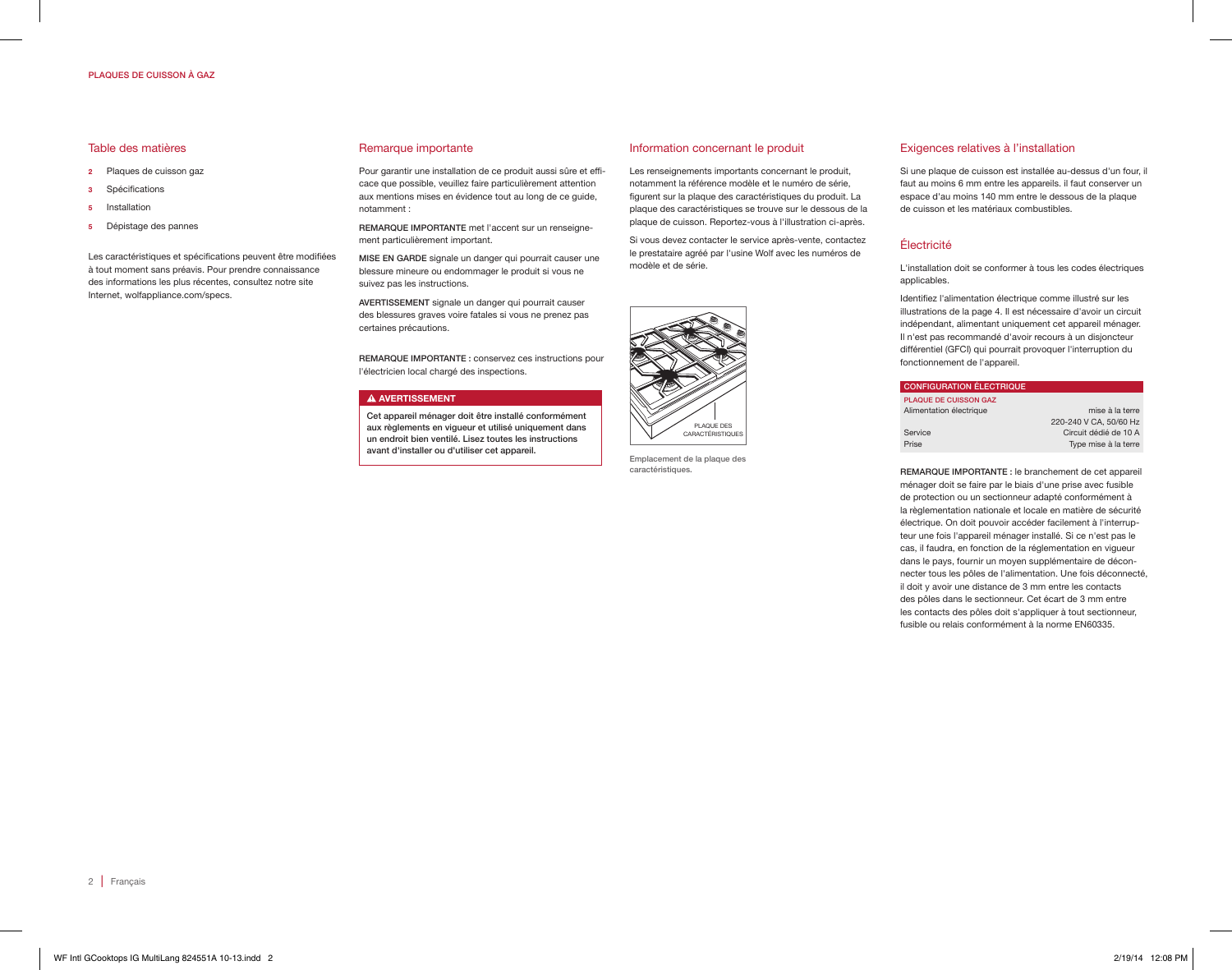## Alimentation en gaz

L'installation doit se conformer aux codes et aux règlements locaux.

Identifiez l'alimentation en gaz comme illustré sur les illustrations de la page 4.

La plaque de cuisson est adaptée pour pouvoir fonctionner au gaz naturel ou au propane (LP). La plaque des caractéristiques du produit précise le type de gaz à utiliser. Pour l'emplacement de la plaque des caractéristiques, reportezvous à l'illustration ci-après. S'il ne correspond pas au type de gaz disponible, contactez votre fournisseur de gaz local.

Avant l'installation, assurez-vous que l'appareil ménager est réglé conformément aux conditions de distribution locales (nature et pression du gaz). Les conditions de réglage de cet appareil ménager sont indiquées sur l'étiquette (ou plaque des caractéristiques). La plaque des caractéristiques se trouve sur le dessous de la plaque de cuisson.

Cet appareil n'est pas branché à un dispositif d'évacuation de produits de combustion. L'appareil doit être installé et branché conformément aux règlements d'installation actuellement en vigueur. Les exigences pertinentes relatives à la ventilation doivent être rigoureusement observées.

| <b>CONFIGURATION DE L'ALIMENTATION EN GAZ</b>                                                                                       |                                       |
|-------------------------------------------------------------------------------------------------------------------------------------|---------------------------------------|
| <b>GAZ NATUREL</b><br>Pression de l'alimentation en gaz<br>Pression minimale de la conduite<br>Pression maximale vers le régulateur | 12.5 mb<br>17.5 mb<br>100 mb          |
| Propane (LP)<br>Pression de l'alimentation en gaz<br>Pression minimale de la conduite<br>Pression maximale vers le régulateur       | 25 <sub>mb</sub><br>27.4 mb<br>100 mh |

| <b>DEBIT DU GAZ</b> |                                                     |                                |                                                           |                                     |                                                                                                       |
|---------------------|-----------------------------------------------------|--------------------------------|-----------------------------------------------------------|-------------------------------------|-------------------------------------------------------------------------------------------------------|
| <b>MODÈLE</b>       | <b>SORTIE DE</b><br><b>CHALEUR</b><br><b>TOTALE</b> | <b>UNITÉS</b><br><b>DE GAZ</b> | <b>CATÉGORIE</b><br><b>D'APPAREILS</b><br><b>MÉNAGERS</b> | <b>TYPES ET</b><br>PRESSIONS (mbar) | <b>PAYS DE DESTINATION</b>                                                                            |
|                     |                                                     |                                | 12H                                                       | G20 à 20                            | AT, BG, CR, CZ, DK, EE, FI, GR, HR, HU, IS, IE, IT, LV, LT,<br>NO, PT, RO, SK, SI, ES, SE, CH, TR, GB |
| ICBGC152T/S         | 6,2                                                 | kW                             | 12E                                                       | G <sub>20</sub> à 20                | DE, LU, PL                                                                                            |
|                     |                                                     |                                | $12E+$                                                    | G <sub>20</sub> à 20/25             | BE, FR                                                                                                |
| ICBCG152T/S/LP      | 1 5 9 4                                             | q/h                            | 13P                                                       | G31 à 37                            | FI, CR, GR, IE, HR, LU, NL, PL, SK, SI, ES, CH, TR, GB                                                |
|                     |                                                     |                                | 12H                                                       | G20 à 20                            | AT, BG, CR, CZ, DK, EE, FI, GR, HR, HU, IS, IE, IT, LV, LT,<br>NO, PT, RO, SK, SI, ES, SE, CH, TR, GB |
| ICBCG304T/S         | 14,2                                                | kW                             | 12E                                                       | G20 à 20                            | DE, LU, PL                                                                                            |
|                     |                                                     |                                | $12E+$                                                    | G20 à 20/25                         | BE, FR                                                                                                |
| ICBCG304T/S/LP      | 3 6 5 1                                             | q/h                            | 13P                                                       | G31 à 37                            | FI, CR, GR, IE, HR, LU, NL, PL, SK, SI, ES, CH, TR, GB                                                |
|                     |                                                     | 14,2<br><b>kW</b>              | I2H                                                       | G <sub>20</sub> à 20                | AT, BG, CR, CZ, DK, EE, FI, GR, HR, HU, IS, IE, IT, LV, LT,<br>NO, PT, RO, SK, SI, ES, SE, CH, TR, GB |
| ICBCG304P/S         |                                                     |                                | 12E                                                       | G20 à 20                            | DE, LU, PL                                                                                            |
|                     |                                                     |                                | $12E+$                                                    | G20 à 20/25                         | BE, FR                                                                                                |
| ICBCG304P/S/LP      | 3651                                                | q/h                            | I <sub>3</sub> P                                          | G31 à 37                            | FI, CR, GR, IE, HR, LU, NL, PL, SK, SI, ES, CH, TR, GB                                                |
|                     |                                                     |                                | 12H                                                       | G <sub>20</sub> à 20                | AT, BG, CR, CZ, DK, EE, FI, GR, HR, HU, IS, IE, IT, LV, LT,<br>NO, PT, RO, SK, SI, ES, SE, CH, TR, GB |
| ICBCG365T/S         | 16,9                                                | <b>kW</b>                      | 12E                                                       | G <sub>20</sub> à 20                | DE, LU, PL                                                                                            |
|                     |                                                     |                                | $12E+$                                                    | G20 à 20/25                         | BE, FR                                                                                                |
| ICBCG365T/S/LP      | 4 3 4 5                                             | q/h                            | 13P                                                       | G31 à 37                            | FI, CR, GR, IE, HR, LU, NL, PL, SK, SI, ES, CH, TR, GB                                                |
|                     |                                                     |                                | I2H                                                       | G <sub>20</sub> à 20                | AT, BG, CR, CZ, DK, EE, FI, GR, HR, HU, IS, IE, IT, LV, LT,<br>NO, PT, RO, SK, SI, ES, SE, CH, TR, GB |
| ICBCG365P/S         | 16,9                                                | <b>kW</b>                      | 12E                                                       | G20 à 20                            | DE, LU, PL                                                                                            |
|                     |                                                     |                                | $12E+$                                                    | G <sub>20</sub> à 20/25             | BE, FR                                                                                                |
| ICBCG365P/S/LP      | 4 3 4 5                                             | g/h                            | 13P                                                       | G31 à 37                            | FI, CR, GR, IE, HR, LU, NL, PL, SK, SI, ES, CH, TR, GB                                                |

La plaque de cuisson doit être raccordée à une alimentation en gaz réglementaire. La conduite d'alimentation doit être équipée d'un robinet d'arrêt du gaz extérieur agréé à proximité de la cuisinière, dans un endroit accessible. Ne bloquez pas l'accès au robinet. Reportez-vous à l'illustration ci-après.

Une conduite rigide d'alimentation en gaz de 19 mm doit être fournie à l'emplacement de la plaque de cuisson. Si les codes locaux le permettent, l'utilisation d'un connecteur d'électroménager homologué métallique et souple de 0,9 m de long et de 13 mm ou 19 mm de diamètre interne est recommandé pour raccorder la prise mâle 1/2 po NPT (ou ISO 7/1-14) à la conduite d'alimentation en gaz. Il est recommandé d'utiliser la pâte pour joints de tuyau adaptée au gaz naturel ou propane.

L'appareil ménager et son robinet d'arrêt du gaz doivent être déconnectés du système de conduites d'alimentation en gaz lors des essais de pression du système lorsque les pressions testées dépassent 100 mbar. L'appareil ménager doit être isolé du système de conduites d'alimentation en gaz en coupant son robinet d'arrêt manuel individuel lors des essais de pression du système lorsque les pressions testées sont égalent ou supérieures à 100 mbar.

Les plaques de cuisson Wolf gaz naturel fonctionneront à des altitudes allant jusqu'à 3 124 m sans réglage particulier et les plaques de cuisson propane pourront fonctionner à des altitudes allant jusqu'à 2 621 m. Si l'appareil est installé à des altitudes plus élevées, veuillez consulter votre revendeur agréé Wolf pour vous procurer un kit de conversion pour hautes altitudes.



Emplacement de la plaque des caractéristiques.



Robinet d'arrêt du gaz.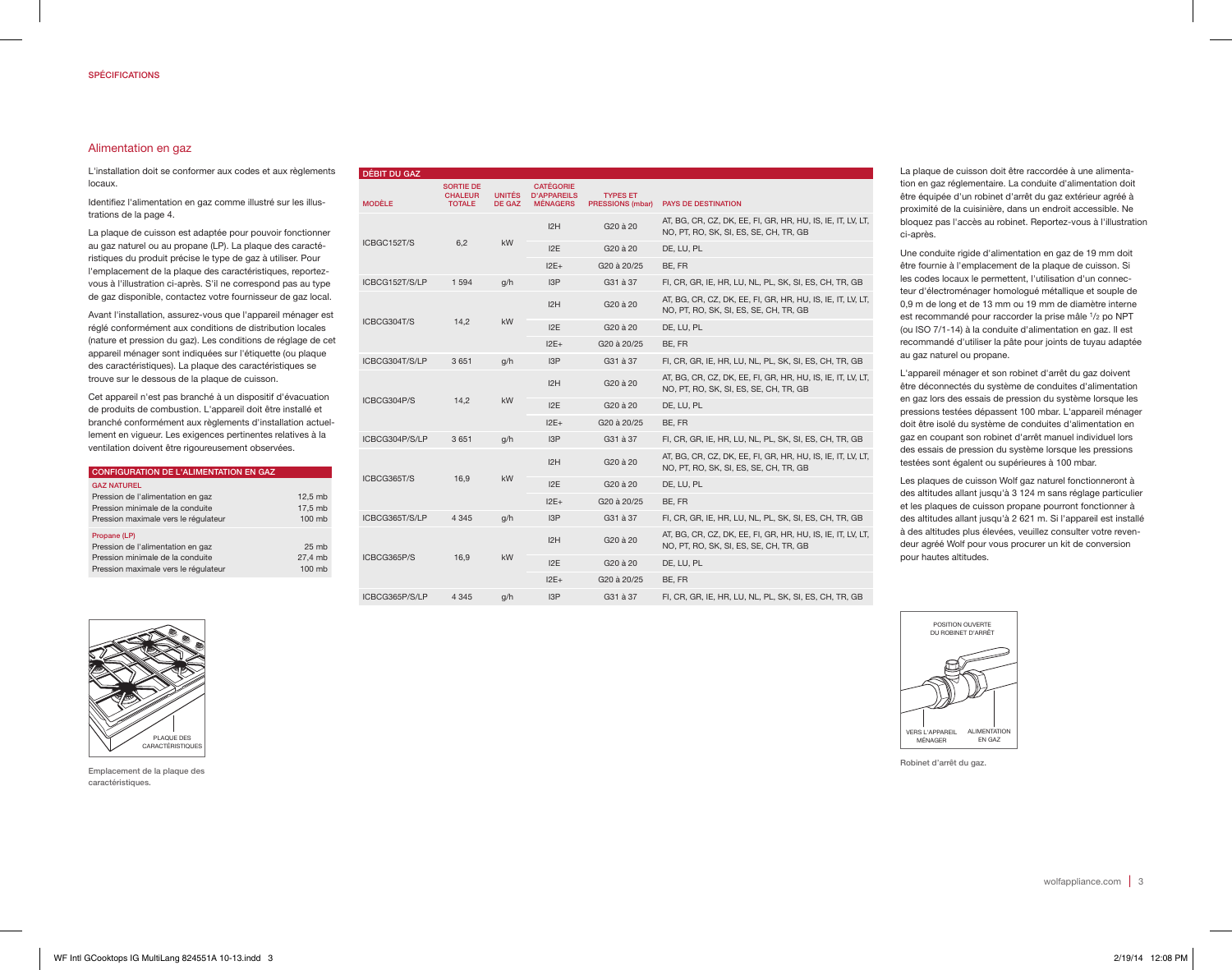## SPÉCIFICATIONS

# Plaque de cuisson gaz 381 mm

INSTALLATION STANDARD





REMARQUE : La zone ombrée au-dessus du plan de travail indique l'espace minimum à conserver par<br>rapport aux surfaces combustibles. Il ne peut y avoir aucun matériau combustible dans cette zone.

# Plaque de cuisson gaz 762 mm et 914 mm

#### INSTALLATION STANDARD



DECOUPE DU PLAN<br>DE TRAVAIL



REMARQUE : La zone ombrée au-dessus du plan de travail indique l'espace minimum à conserver par rapport aux surfaces combustibles. Il ne peut y avoir aucun matériau combustible dans cette zone.<br>Les emplacements de l'alimentation en gaz et en électricité ne s'appliquent qu'aux installations avec four encastré.

| <b>LARGEUR DE LA DÉCOUPE</b> |        |
|------------------------------|--------|
| <b>MODÈLE</b>                |        |
| Plaque de cuisson 762 mm     | 737 mm |
| Plaque de cuisson 914 mm     | 889 mm |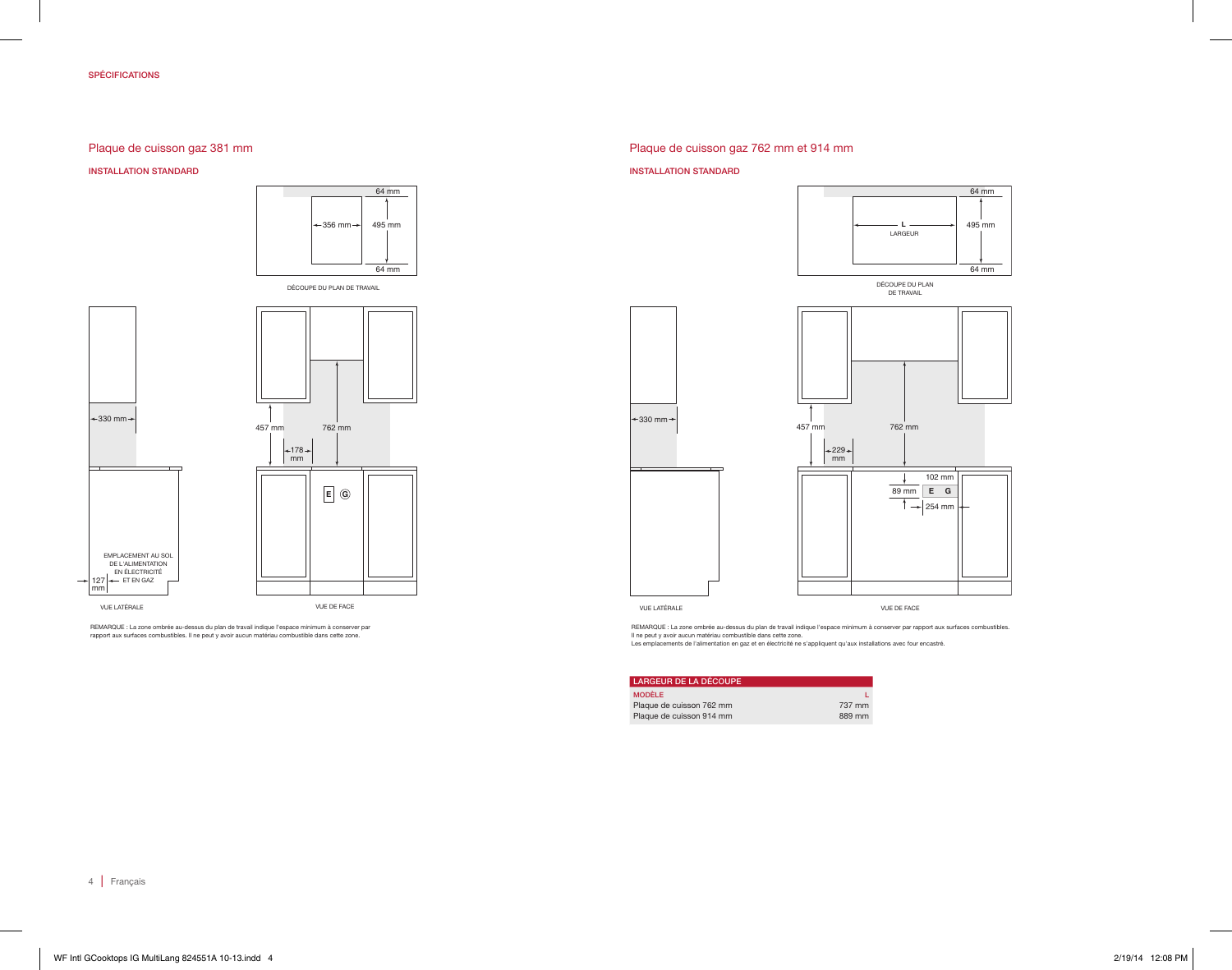## Installation de la plaque de cuisson

Retirez la plaque de cuisson ainsi que les accessoires de l'emballage et recyclez les matériaux d'emballage.

Abaissez la plaque de cuisson dans l'ouverture découpée dans le plan de travail. Centrez la plaque de cuisson dans l'ouverture avec le bord avant parallèle au bord avant du plan de travail. Avec un crayon, tracez l'emplacement du bord arrière de la plaque de cuisson sur le plan de travail. Retirez la plaque de cuisson.

Fixez la bande de mousse fournie sur le périmètre de l'ouverture du plan de travail. Reportez-vous à l'illustration ci-après. Ne scellez pas la plaque de cuisson au plan de travail.

Replacez la plaque de cuisson dans l'ouverture découpée. Assurez-vous que la plaque de cuisson est alignée sur le bord avant du plan de travail.

Fixez les supports fournis à la base de l'appareil. Insérez les vis de blocage de 89 mm dans les supports. A l'aide d'un tournevis, serrez les vis de blocage contre le dessous du plan de travail. Ne serrez pas trop les vis. Reportez-vous à l'illustration ci-après.



Installation de la plaque de cuisson.

## Branchement de l'alimentation en gaz

Tous les raccordements vers les conduites de gaz doivent être serrés avec une clé. Ne serrez pas trop et faites en sorte que les conduites ne tournent pas lorsque vous les serrez.

Si vous utilisez un raccord en métal souple, vérifiez qu'il n'est pas tordu, puis fixez la conduite d'alimentation en gaz au régulateur sur la plaque de cuisson. Ouvrez le robinet et utilisez une solution de détergent liquide pour tester tous les raccordements afin de déceler les fuites de gaz éventuelles. La formation de bulles autour des raccordements indique la présence d'une fuite de gaz. Si une fuite apparaît, fermez le robinet du gaz et ajustez les raccordements.

## Dépistage des pannes

REMARQUE IMPORTANTE : Si la plaque de cuisson ne fonctionne pas correctement, suivez les étapes de dépistage des pannes suivantes :

- Vérifiez si l'alimentation électrique arrive à la plaque de cuisson.
- Vérifiez que le robinet d'arrêt de l'alimentation en gaz est en position ouverte.
- Si la plaque de cuisson ne fonctionne pas correctement, contactez un prestataire agréé par l'usine Wolf. N'essayez pas de réparer le four. Wolf ne peut être tenue responsable des dépannages requis en raison d'une mauvaise installation.

Wolf & Design, Wolf Gourmet, W & Design et la couleur rouge comme celle qui est appliquée aux boutons sont des marques déposées et des marques déposées et des marques de porvices de Wolf Appliance, Inc. Sub-Zero, Sub-Zero, deposées on the broaden and control of the control of the control of the control of the control of the control of the control of the control of the control of the control of the control of the control of the control of the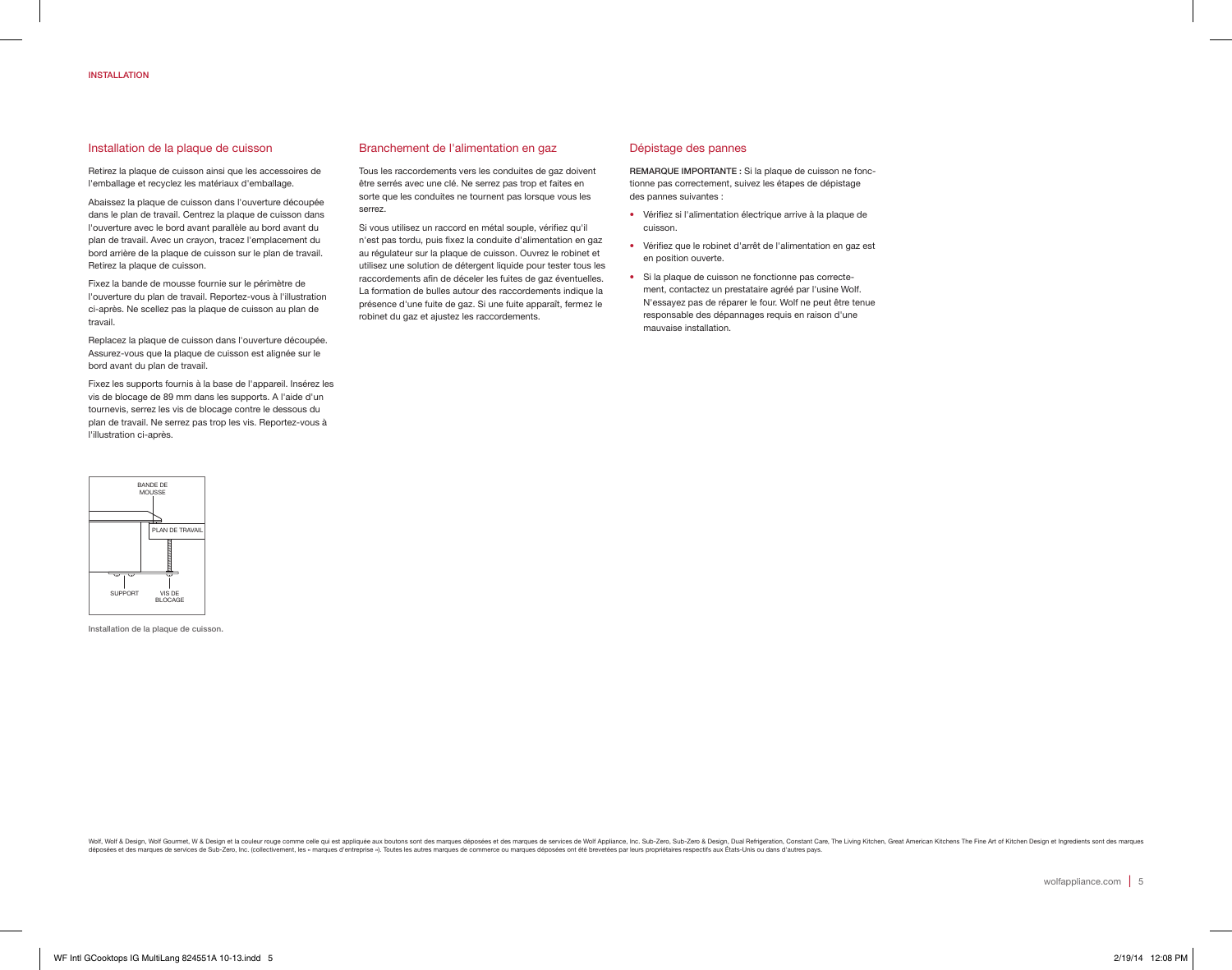## PIANI COTTURA A GAS

## Indice

- 2 Piani cottura a gas
- 3 Specifiche
- 5 Installazione
- 5 Risoluzione dei problemi

Le caratteristiche e le specifiche sono soggette a modifiche in qualsiasi momento, senza obbligo di preavviso. Visitare la pagin web wolfappliance.com/specs, per informazioni aggiornate.

#### Nota importante

Per garantire l'installazione e il funzionamento sicuri ed efficaci di questo prodotto, prestare attenzione alle seguenti informazioni evidenziate nella guida:

NOTA IMPORTANTE evidenzia informazioni di particolare rilievo.

ATTENZIONE indica una situazione che potrebbe comportare lievi lesioni alle persone o danni al prodotto in caso di mancata osservanza delle istruzioni.

AVVERTENZA indica una situazione di pericolo che potrebbe causare gravi lesioni o morte in caso di mancata osservanza delle precauzioni.

NOTA IMPORTANTE: conservare le presenti istruzioni per eventuali ispezioni elettriche.

## **A AVVERTENZA**

Questo elettrodomestico deve essere installato secondo le normative vigenti ed usato solo in un ambiente ben ventilato. Leggere le istruzioni prima di installare o utilizzare l'elettrodomestico.

Informazioni sul prodotto

Sulla targhetta identificativa del prodotto sono riportate informazioni importanti tra cui il modello e il numero di serie. La targhetta identificativa si trova sotto il piano cottura. Fare riferimento alla figura riportata di seguito.

Se si rende necessaria l'assistenza, rivolgersi al servizio di assistenza certificato Wolf specificando modello e numero di serie.



Posizione della targhetta identificativa.

## Requisiti di installazione

Se il piano cottura è installato sopra un forno, occorre lasciare uno spazio di almeno 6 mm tra i due elettrodomestici. Tra la parte inferiore del piano cottura e le superfici combustibili occorre lasciare uno spazio di almeno 140 mm.

## Alimentazione elettrica

L'installazione deve essere conforme alle normative elettriche vigenti in materia.

Individuare la presa di alimentazione elettrica come illustrato nelle figure a pagina 4. È necessario predisporre un circuito elettrico dedicato per questo elettrodomestico. Si sconsiglia l'utilizzo di un interruttore automatico salvavita (GFCI) in quanto si potrebbero verificare problemi di funzionamento.

| <b>REQUISITI ELETTRICI</b> |                           |
|----------------------------|---------------------------|
| <b>PIANO COTTURA A GAS</b> |                           |
| Alimentazione elettrica    | a terra                   |
|                            | 220-240 VCA, 50/60 Hz     |
| Alimentazione              | Circuito dedicato da 10 A |
| Presa di corrente          | Con messa a terra         |
|                            |                           |

NOTA IMPORTANTE: questo elettrodomestico va collegato all'alimentazione tramite una connessione dotata di fusibili o un adeguato interruttore di isolamento, conforme alle vigenti normative di sicurezza nazionali e locali. L'interruttore di accensione/spegnimento deve essere facilmente accessibile dopo aver installato l'elettrodomestico. Se dopo l'installazione, l'interruttore non è accessibile, sarà necessario installare (in base alle normative del proprio paese) un ulteriore dispositivo per scollegare tutti i poli dell'alimentazione. Quando è scollegato, tutti i poli all'interno dell'interruttore di isolamento devono presentare uno spazio libero ai contatti di almeno 3 mm. Lo spazio libero ai contatti di 3 mm deve essere rispettato in tutti gli interruttori di isolamento, fusibili e/o relè in ottemperanza alla normativa EN60335.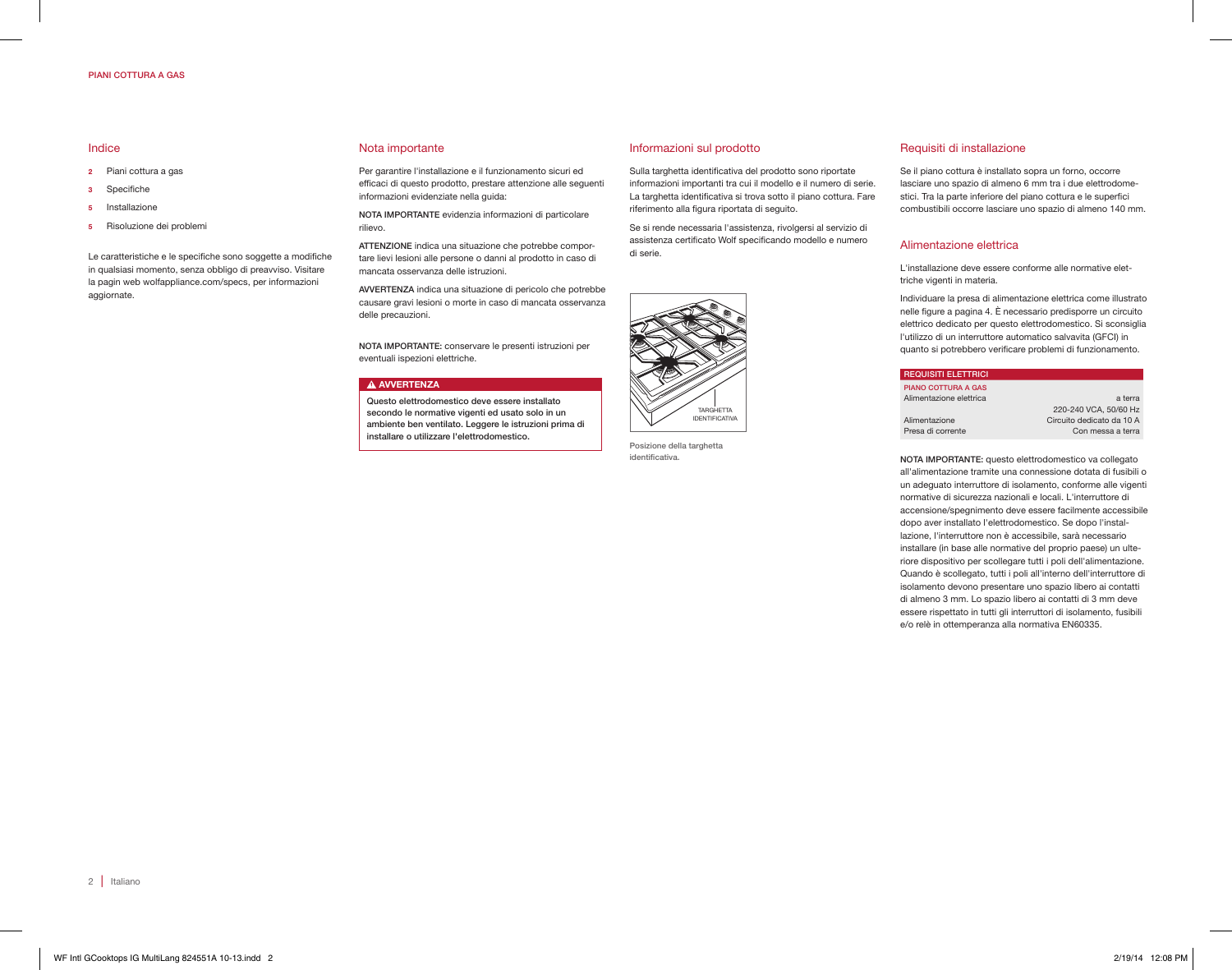## Allacciamento del gas

L'installazione deve essere conforme alle normative e alle ordinanze vigenti a livello locale.

Individuare la linea di alimentazione del gas come illustrato nelle figure a pagina 4.

Il piano cottura è attrezzato per l'uso con gas propano naturale o liquido (GPL). La targhetta identificativa del prodotto contiene le informazioni sul tipo di gas da usare. Per la posizione della targhetta identificativa, fare riferimento alla figura di seguito. Se queste informazioni non sono conformi al tipo di gas disponibile, rivolgersi all'azienda fornitrice del gas di zona.

Prima dell'installazione, accertarsi che le condizioni di distribuzione locale (tipo e pressione del gas) e la regolazione dell'elettrodomestico siano compatibili. Le condizioni di regolazione per questo elettrodomestico sono indicate sull'etichetta (o sulla targhetta identificativa). La targhetta identificativa si trova sotto il piano cottura.

Questo elettrodomestico non è collegato ad un dispositivo di evacuazione di prodotti a combustione. Va installato e collegato secondo le normative vigenti al momento dell'installazione. Prestare particolare attenzione ai requisiti di pertinenza relativi alla ventilazione.

| REQUISITI DELL'ALLACCIAMENTO DEL GAS                                                                              |                                      |
|-------------------------------------------------------------------------------------------------------------------|--------------------------------------|
| <b>GAS NATURALE</b><br>Pressione di erogazione del gas<br>Pressione min. linea<br>Pressione massima al regolatore | $12.5$ mbar<br>17.5 mbar<br>100 mbar |
| <b>GAS GPL</b><br>Pressione di erogazione del gas<br>Pressione min. linea<br>Pressione massima al regolatore      | 25 mbar<br>27.4 mbar<br>100 mbar     |

| <b>PORTATA GAS</b> |                                                 |                       |                                                  |                                                                                                       |                                                                                                       |
|--------------------|-------------------------------------------------|-----------------------|--------------------------------------------------|-------------------------------------------------------------------------------------------------------|-------------------------------------------------------------------------------------------------------|
| <b>MODELLO</b>     | <b>TOTALE</b><br><b>USCITA</b><br><b>CALORE</b> | UNITÀ A<br><b>GAS</b> | <b>CATEGORIA</b><br>ELETTRO-<br><b>DOMESTICO</b> | <b>TIPI E PRESSIONI</b><br>(mbar)                                                                     | <b>PAESE DI DESTINAZIONE</b>                                                                          |
|                    |                                                 |                       | I2H                                              | G <sub>20</sub> a 20                                                                                  | AT, BG, CR, CZ, DK, EE, FI, GR, HR, HU, IS, IE, IT, LV, LT,<br>NO, PT, RO, SK, SI, ES, SE, CH, TR, GB |
| ICBGC152T/S        | 6.2                                             | <b>kW</b>             | 12E                                              | G20 a 20                                                                                              | DE. LU. PL                                                                                            |
|                    |                                                 |                       | $12E+$                                           | G20 a 20/25                                                                                           | BE. FR                                                                                                |
| ICBCG152T/S/LP     | 1594                                            | g/h                   | 13P                                              | G31 a 37                                                                                              | FI, CR, GR, IE, HR, LU, NL, PL, SK, SI, ES, CH, TR, GB                                                |
|                    |                                                 |                       | I2H                                              | G20 a 20                                                                                              | AT, BG, CR, CZ, DK, EE, FI, GR, HR, HU, IS, IE, IT, LV, LT,<br>NO, PT, RO, SK, SI, ES, SE, CH, TR, GB |
| ICBCG304T/S        | 14,2                                            | kW                    | 12E                                              | G20 a 20                                                                                              | DE, LU, PL                                                                                            |
|                    |                                                 |                       | $12E+$                                           | G20 a 20/25                                                                                           | BE, FR                                                                                                |
| ICBCG304T/S/LP     | 3651                                            | q/h                   | 13P                                              | G31 a 37                                                                                              | FI, CR, GR, IE, HR, LU, NL, PL, SK, SI, ES, CH, TR, GB                                                |
|                    |                                                 | 12H                   | G20 a 20                                         | AT, BG, CR, CZ, DK, EE, FI, GR, HR, HU, IS, IE, IT, LV, LT,<br>NO, PT, RO, SK, SI, ES, SE, CH, TR, GB |                                                                                                       |
| ICBCG304P/S        | 14.2<br><b>kW</b>                               |                       | 12E                                              | G <sub>20</sub> a 20                                                                                  | DE, LU, PL                                                                                            |
|                    |                                                 |                       | $12E+$                                           | G20 a 20/25                                                                                           | BE, FR                                                                                                |
| ICBCG304P/S/LP     | 3651                                            | q/h                   | 13P                                              | G31 a 37                                                                                              | FI, CR, GR, IE, HR, LU, NL, PL, SK, SI, ES, CH, TR, GB                                                |
|                    |                                                 |                       | 12H                                              | G <sub>20</sub> a 20                                                                                  | AT, BG, CR, CZ, DK, EE, FI, GR, HR, HU, IS, IE, IT, LV, LT,<br>NO, PT, RO, SK, SI, ES, SE, CH, TR, GB |
| ICBCG365T/S        | 16,9                                            | <b>kW</b>             | 12E                                              | G20 a 20                                                                                              | DE, LU, PL                                                                                            |
|                    |                                                 |                       | $12E+$                                           | G20 a 20/25                                                                                           | BE, FR                                                                                                |
| ICBCG365T/S/LP     | 4345                                            | q/h                   | 13P                                              | G31 a 37                                                                                              | FI, CR, GR, IE, HR, LU, NL, PL, SK, SI, ES, CH, TR, GB                                                |
|                    |                                                 |                       | I2H                                              | G20 a 20                                                                                              | AT, BG, CR, CZ, DK, EE, FI, GR, HR, HU, IS, IE, IT, LV, LT,<br>NO, PT, RO, SK, SI, ES, SE, CH, TR, GB |
| ICBCG365P/S        | 16,9                                            | <b>kW</b>             | 12E                                              | G <sub>20</sub> a 20                                                                                  | DE. LU. PL                                                                                            |
|                    |                                                 |                       | $12E+$                                           | G20 a 20/25                                                                                           | BE, FR                                                                                                |
| ICBCG365P/S/LP     | 4345                                            | q/h                   | 13P                                              | G31 a 37                                                                                              | FI, CR, GR, IE, HR, LU, NL, PL, SK, SI, ES, CH, TR, GB                                                |

Il piano cottura deve essere collegato ad una rete del gas regolata. La rete del gas deve essere dotata di una valvola di arresto del gas approvata in prossimità del piano cottura in un punto di facile accesso. Non bloccare l'accesso alla valvola di arresto. Fare riferimento alla figura riportata di seguito.

L'utente deve predisporre un tubo del gas a norma da 19 mm da allacciare al piano cottura. Se consentito dalle normative locali, si consiglia di utilizzare un connettore metallico flessibile lungo 0,9 metri, con diametro interno di 13 mm o 19 mm per collegare l'entrata maschio da 1/2" NPT (o ISO 7/1-14) dell'unità alla linea di alimentazione del gas. Utilizzare solo composti per giunti adeguati all'uso con gas naturale o GLP.

L'elettrodomestico e la sua valvola di arresto devono essere scollegati dal tubo di alimentazione del gas durante ogni test del sistema a pressioni superiori a 100 mbar. L'elettrodomestico deve essere isolato dal tubo di alimentazione del gas chiudendo la relativa valvola di arresto manuale durante qualsiasi test del sistema a pressioni pari o inferiori a 100 mbar.

I piani cottura a gas naturale Wolf funzionano fino a 3124 m di altitudine senza regolazione, mentre i piani cottura a GLP funzionano fino a 2621 m. Se l'elettodomestico viene installato ad altitudini superiori, contattare il rivenditore autorizzato Wolf presso cui è stato effettuato l'acquisto e richiedere un kit di conversione per l'alta quota.



Valvola di arresto.



Posizione della targhetta identificativa.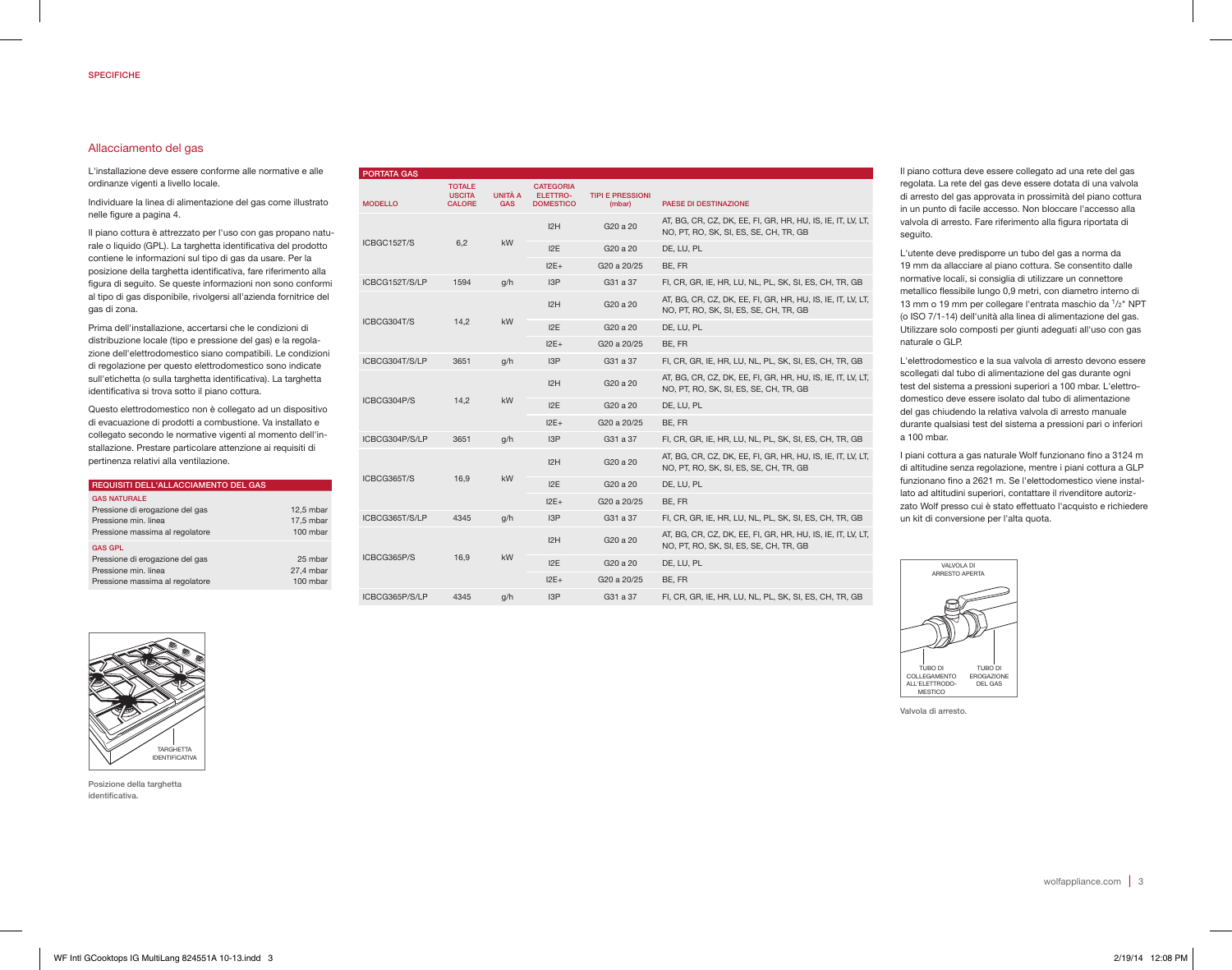# Piano cottura a gas da 381 mm

#### INSTALLAZIONE STANDARD



VANO DI INCASSO DEL PIANO DI LAVORO



NOTA: l'area ombreggiata sopra il piano indica la distanza minima rispetto alle superfici combustibili;<br>all'interno di quest'area non è possibile collocare materiali combustibili

# Piano cottura a gas da 762 mm e 914 mm

#### INSTALLAZIONE STANDARD



VANO DI INCASSO DEL<br>PIANO DI LAVORO



VISTA LATERALE

NOTA: l'area ombreggiata sopra il piano indica la distanza minima rispetto alle superfici combustibili; all'interno di

quest'area non è possibile collocare materiali combustibili.<br>La posizione delle prese di erogazione elettrica e del gas si applica solo alle installazioni con forno incorporato.

| <b>LARGHEZZA VANO INCASSO</b> |        |
|-------------------------------|--------|
| <b>MODELLO</b>                |        |
| Piano cottura da 762 mm       | 737 mm |
| Piano cottura da 914 mm       | 889 mm |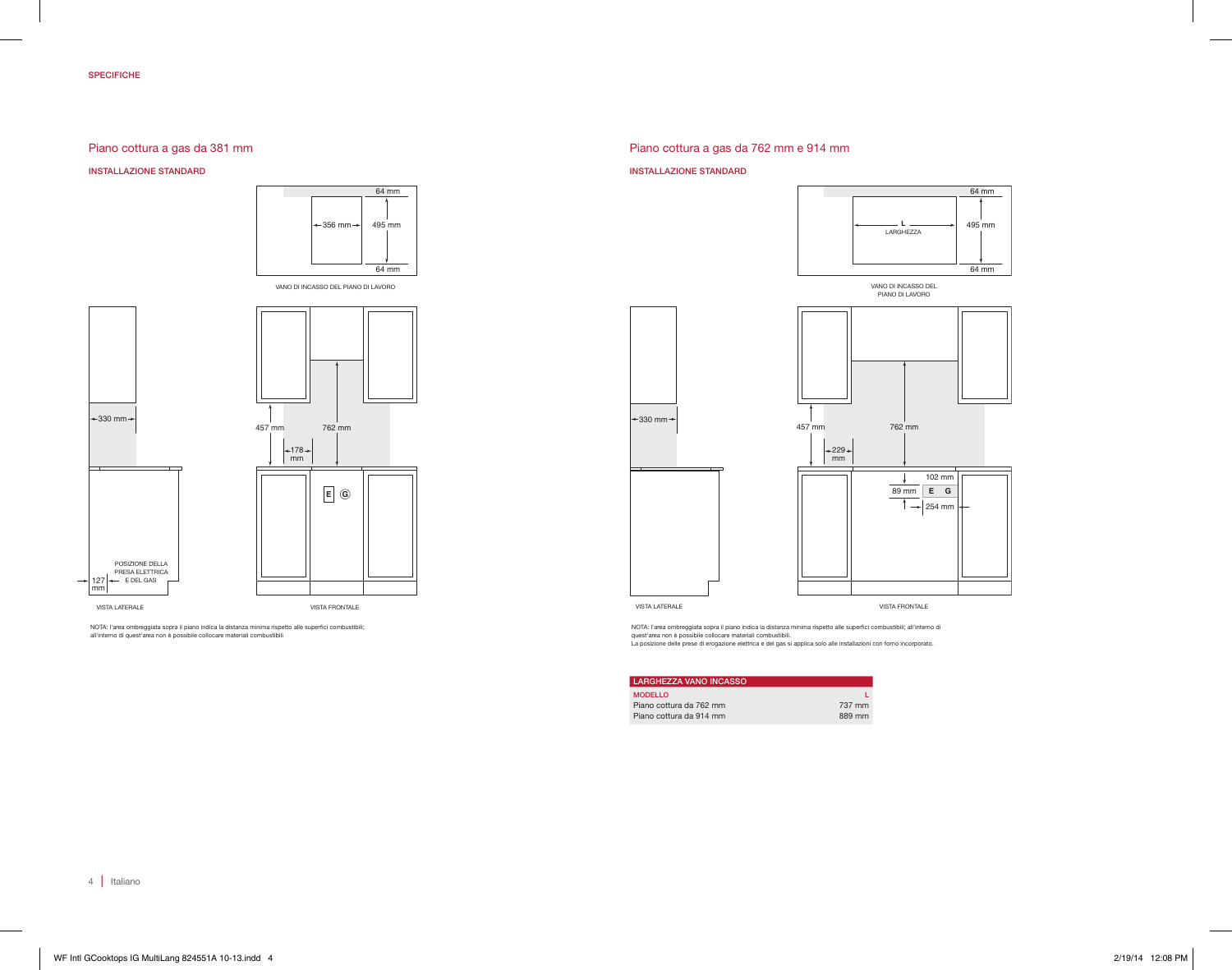## INSTALLAZIONE

## Installazione del piano cottura

Rimuovere il piano cottura e i relativi componenti dalla confezione e riciclare i materiali di imballaggio.

Inserire il piano cottura nel vano incasso del piano di lavoro. Centrare il piano cottura nell'apertura con il bordo anteriore allineato a quello anteriore del piano di lavoro. Con una matita delineare il bordo posteriore del piano cottura sul piano di lavoro. Rimuovere il piano cottura.

Applicare la striscia di schiuma fornita sul perimetro dell' apertura del piano di lavoro. Fare riferimento alla figura riportata di seguito. Non incollare il piano cottura al piano di lavoro.

Inserire il piano cottura nell'apertura. Controllare che il piano cottura sia allineato al bordo anteriore del piano di lavoro.

Fissare le piastre fornite alla parte inferiore dell'elettrodomestico. Inserire le viti di blocco da 89 mm nelle piastre. Usare un cacciavite per serrare le viti di blocco contro la parte inferiore del piano di lavoro. Non serrare eccessivamente le viti. Fare riferimento alla figura riportata di seguito.



Installazione del piano cottura.

## Allacciamento del gas

Tutti i collegamenti con il tubo del gas devono essere serrati con una chiave. Non stringere troppo e consentire ai tubi di ruotare durante il serraggio.

Se si utilizza un connettore flessibile in metallo, accertarsi che non sia piegato, quindi collegare la linea di alimentazione del gas al regolatore sul piano cottura. Aprire la valvola e verificare eventuali perdite mettendo un detergente liquido su tutti i collegamenti del gas. La presenza di bollicine intorno ai punti di collegamento indica una perdita. In caso di perdite, chiudere la valvola di arresto del gas e regolare i collegamenti.

#### Risoluzione dei problemi

NOTA IMPORTANTE: se il piano cottura non funziona correttamente, effettuare le seguenti operazioni.

- Verificare che il piano cottura riceva alimentazione elettrica.
- Verificare che la valvola di arresto sia aperta.
- Se il piano cottura non funziona adeguatamente, rivolgersi a un centro di assistenza autorizzato Wolf. Non tentare di riparare il piano cottura. Wolf non è tenuta a fornire l'assistenza necessaria a correggere un'installazione difettosa.

Wolf & Design, Wolf Gourmet, W & Design e il colore rosso applicato alle manopole sono marchi registrati e di servizio di Wolf Appliance, Inc. Sub-Zero, Sub-Zero, Design, Dual Refrigeration, Constant Care, The Living Kitch tivamente con "Marchi aziendali"). Tutti gli altri marchi o marchi registrati sono di proprietà dei rispettivi titolari negli Stati Uniti e in altri paesi.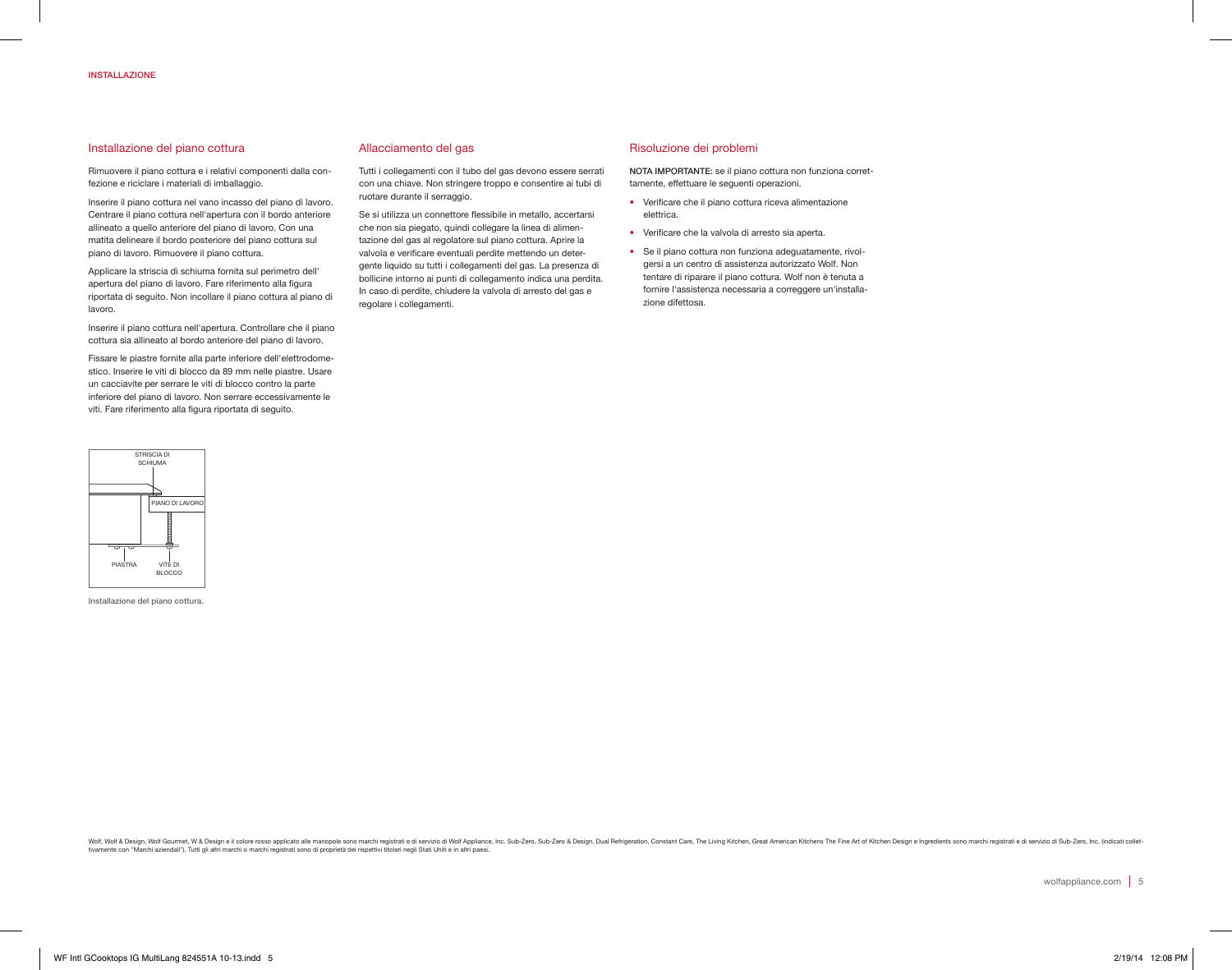## GASKOCHMULDEN

## Inhaltsverzeichnis

- 2 Gaskochmulden
- 3 Technische Daten
- 5 Installation
- 5 Fehlersuche

Die Leistungsmerkmale und technischen Daten unterliegen jederzeit Änderungen ohne Vorankündigung. Die aktuellsten Informationen finden Sie unter wolfappliance.com/specs.

#### Wichtiger Hinweis

Um eine möglichst sichere und effiziente Installation dieses Produkts zu gewährleisten, beachten Sie bitte die folgenden Arten hervorgehobener Informationen in der gesamten Anleitung:

WICHTIGER HINWEIS hebt Informationen hervor, die besonders wichtig sind.

VORSICHT ist ein Hinweis auf eine Situation, die bei Nichtbeachtung der Anweisungen zu geringfügigen Personenoder Sachschäden führen kann.

ACHTUNG weist auf eine Gefahr hin, die bei Nichtbeachtung der Anweisungen zu schweren Verletzungen oder zum Tod führen kann.

WICHTIGER HINWEIS: Bewahren Sie diese Installationsanweisungen für den Gebrauch seitens des örtlichen Elektroprüfers auf.

#### **A ACHTUNG**

Dieses Gerät ist gemäß geltender Vorschriften zu installieren und darf nur in einem gut belüfteten Raum verwendet werden. Vor der Installation bzw. der Verwendung dieses Geräts die Anweisungen lesen.

#### Produktinformationen

Wichtige Produktinformationen, einschließlich der Modellund Seriennummer, sind auf dem Produkttypenschild aufgeführt. Das Typenschild befindet sich auf der Unterseite der Kochmulde. Siehe Abbildung unten.

Wenn Servicearbeiten erforderlich sind, wenden Sie sich mit der Modell- und Seriennummer an ein zugelassenes Wolf-Kundendienstzentrum.



Typenschildposition.

## Installationsvoraussetzungen

Wenn eine Kochmulde über einem Backofen installiert wird, ist zwischen den Geräten ein Mindestabstand von 6 mm erforderlich. Von der Unterseite der Kochmulde bis zu brennbaren Materialien ist ein Mindestabstand von 140 mm erforderlich.

#### Elektrik

Bei der Installation müssen alle geltenden elektrischen Vorschriften eingehalten werden.

Installieren Sie die Stromversorgung im Bereich, der in den Zeichnungen auf Seite 4 dargestellt ist. Außerdem ist ein separater Stromkreis nur für dieses Gerät erforderlich. Ein FI-Schutzschalter wird nicht empfohlen und kann den Betrieb unterbrechen.

| ELEKTROVORAUSSETZUNGEN |                              |
|------------------------|------------------------------|
| <b>GASKOCHMULDE</b>    |                              |
| Stromversorgung        | geerdet                      |
|                        | 220-240 V AC, 50/60 Hz       |
| Versorgung             | 10 A, dedizierter Stromkreis |
| Steckdose              | geerdet                      |

WICHTIGER HINWEIS: Der Anschluss dieses Geräts sollte über ein Sicherungsmodul oder einen geeigneten Trennschalter vorgenommen werden, das bzw. der den nationalen und örtlichen Sicherheitsvorschriften entspricht. Der Ein-/ Aus-Schalter sollte nach der Installation des Geräts leicht zugänglich sein. Wenn der Schalter nach der Installation nicht zugänglich ist (je nach Land), muss für alle Pole der Stromversorgung eine zusätzliche Trennvorrichtung bereitgestellt werden. Im ausgeschalteten Zustand muss im Trennschalter ein allpoliger Kontaktabstand von 3 mm vorhanden sein. Dieser 3-mm-Kontakttrennabstand muss für alle Trennschalter, Sicherungen und/oder Relais gemäß EN60335 eingehalten werden.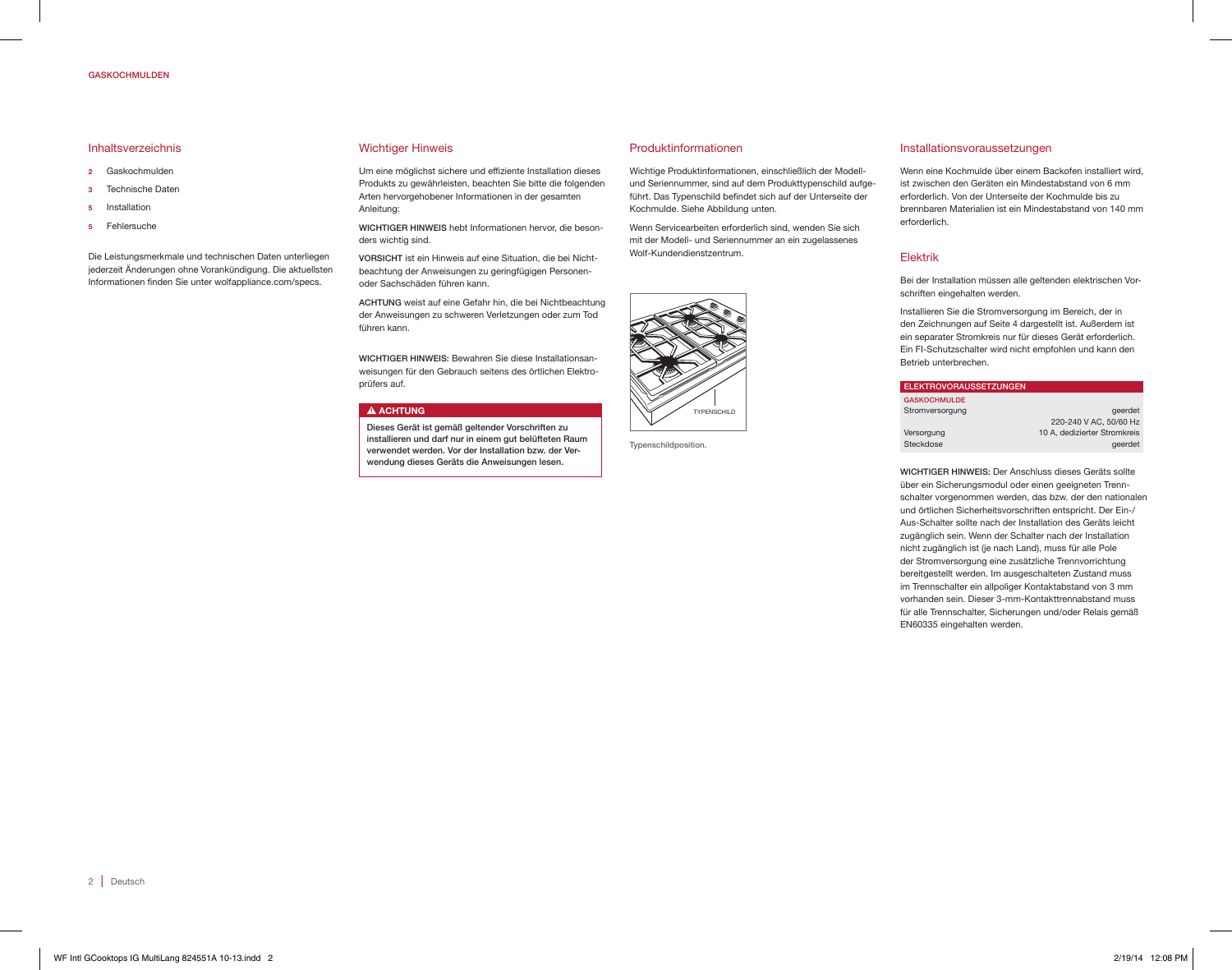## Gasversorgung

Die Installation muss allen örtlichen Vorschriften und Richtlinien entsprechen.

Installieren Sie die Gasversorgung im Bereich, der in den Zeichnungen auf Seite 4 dargestellt ist.

Die Kochmulde ist für die Verwendung mit Erdgas oder Flüssiggas (LP-Gas) ausgestattet. Auf dem Produkttypenschild befinden sich Informationen bezüglich des Gastyps, der verwendet werden sollte. Die Position des Typenschildes entnehmen Sie der nachstehenden Abbildung. Wenn diese Informationen nicht mit dem verfügbaren Gas übereinstimmen, wenden Sie sich an Ihr örtliches Gasversorgungsunternehmen.

Vor der Installation muss geprüft werden, ob die örtlichen Verteilungsbedingungen (Gastyp und Gasdruck) und die Einstellung des Geräts miteinander kompatibel sind. Die Einstellungsbedingungen für dieses Gerät sind auf dem Aufkleber (oder dem Typenschild) aufgeführt. Das Schild mit den entsprechenden Daten befindet sich auf der Unterseite der Kochmulde.

Dieses Gerät wird nicht an eine Abgaseinrichtung für Verbrennungsprodukte angeschlossen. Es muss nach den geltenden Installationsvorschriften eingebaut und angeschlossen werden. Besonders zu beachten sind die entsprechenden Anforderungen an die Entlüftung.

| <b>VORAUSSETZUNGENFÜR DIE GASVERSORGUNG</b>                                         |                                       |  |
|-------------------------------------------------------------------------------------|---------------------------------------|--|
| <b>ERDGAS</b><br>Gaszufuhrdruck<br>Mind.-Leitungsdruck<br>Max. Druck zum Regler     | 12.5 mb<br>17.5 mb<br>100 mb          |  |
| <b>FLÜSSIGGAS</b><br>Gaszufuhrdruck<br>Mind.-Leitungsdruck<br>Max. Druck zum Regler | 25 <sub>mb</sub><br>27.4 mb<br>100 mb |  |



# GASNENNLEISTUNG

| <b>MODELL</b>       | WÄRMEGESAMT-<br><b>LEISTUNG</b> | <b>GASEINHEITEN</b> | <b>GERÄTEKATE-</b><br><b>GORIE</b> | <b>TYPEN UND</b><br><b>DRÜCKE</b> (mbar) | <b>ZIELLAND</b>                                                                                          |
|---------------------|---------------------------------|---------------------|------------------------------------|------------------------------------------|----------------------------------------------------------------------------------------------------------|
| ICBGC152T/S         | 6,2                             | kW                  | 12H                                | G20 bei 20                               | AT, BG, CR, CZ, DK, EE, FI, GR, HR, HU, IS,<br>IE, IT, LV, LT, NO, PT, RO, SK, SI, ES, SE, CH,<br>TR, GB |
|                     |                                 |                     | 12E                                | G20 bei 20                               | DE, LU, PL                                                                                               |
|                     |                                 |                     | $12E+$                             | G20 bei 20/25                            | BE, FR                                                                                                   |
| ICBCG152T/S/LP      | 1594                            | g/h                 | 13P                                | G31 bei 37                               | FI, CR, GR, IE, HR, LU, NL, PL, SK, SI, ES, CH,<br>TR, GB                                                |
| ICBCG304T/S         | 14,2                            | kW                  | 12H                                | G20 bei 20                               | AT, BG, CR, CZ, DK, EE, FI, GR, HR, HU, IS,<br>IE, IT, LV, LT, NO, PT, RO, SK, SI, ES, SE, CH,<br>TR, GB |
|                     |                                 |                     | 12E                                | G20 bei 20                               | DE, LU, PL                                                                                               |
|                     |                                 |                     | $12E+$                             | G20 bei 20/25                            | BE, FR                                                                                                   |
| ICBCG304T/S/LP      | 3651                            | g/h                 | 13P                                | G31 bei 37                               | FI, CR, GR, IE, HR, LU, NL, PL, SK, SI, ES, CH,<br>TR, GB                                                |
| ICBCG304P/S<br>14,2 |                                 | kW                  | 12H                                | G20 bei 20                               | AT, BG, CR, CZ, DK, EE, FI, GR, HR, HU, IS,<br>IE, IT, LV, LT, NO, PT, RO, SK, SI, ES, SE, CH,<br>TR, GB |
|                     |                                 |                     | 12E                                | G20 bei 20                               | DE, LU, PL                                                                                               |
|                     |                                 |                     | $12E+$                             | G20 bei 20/25                            | BE. FR                                                                                                   |
| ICBCG304P/S/LP      | 3651                            | g/h                 | I <sub>3</sub> P                   | G31 bei 37                               | FI, CR, GR, IE, HR, LU, NL, PL, SK, SI, ES, CH,<br>TR, GB                                                |
| ICBCG365T/S         | 16,9                            | kW                  | 12H                                | G20 bei 20                               | AT, BG, CR, CZ, DK, EE, FI, GR, HR, HU, IS,<br>IE, IT, LV, LT, NO, PT, RO, SK, SI, ES, SE, CH,<br>TR, GB |
|                     |                                 |                     | 12E                                | G20 bei 20                               | DE, LU, PL                                                                                               |
|                     |                                 |                     | $12E+$                             | G20 bei 20/25                            | BE, FR                                                                                                   |
| ICBCG365T/S/LP      | 4345                            | g/h                 | 13P                                | G31 bei 37                               | FI, CR, GR, IE, HR, LU, NL, PL, SK, SI, ES, CH,<br>TR, GB                                                |
| ICBCG365P/S         | 16,9                            | kW                  | 12H                                | G20 bei 20                               | AT, BG, CR, CZ, DK, EE, FI, GR, HR, HU, IS,<br>IE, IT, LV, LT, NO, PT, RO, SK, SI, ES, SE, CH,<br>TR, GB |
|                     |                                 |                     | 12E                                | G20 bei 20                               | DE, LU, PL                                                                                               |
|                     |                                 |                     | $12E+$                             | G20 bei 20/25                            | BE, FR                                                                                                   |
| ICBCG365P/S/LP      | 4345                            | g/h                 | I <sub>3</sub> P                   | G31 bei 37                               | FI, CR, GR, IE, HR, LU, NL, PL, SK, SI, ES, CH,<br>TR, GB                                                |

Die Kochmulde muss an einer geregelten Gasversorgung angeschlossen werden. Die Versorgungsleitung muss mit einem zugelassenen externen Gasabsperrventil ausgestattet sein, das sich in der Nähe der Kochmulde an einem zugänglichen Ort befindet. Der Zugang zum Absperrventil darf nicht blockiert werden. Siehe Abbildung unten.

Die Gaszufuhr zur Kochmulde muss über ein 19 mm großes starres Rohr erfolgen. Wenn es die örtlichen Vorschriften gestatten, wird ein zertifizierter, 0,9 m langer Flexmetallanschluss mit einem Innendurchmesser von 13 mm oder 19 mm empfohlen, um das 1/2-Zoll-NPT-Außengewinde (oder ISO 7/1-14) des Geräts an die Gaszufuhrleitung anzuschließen. Es sollten Dichtungsmassen für Rohrverschraubungen verwendet werden, die zur Verwendung mit Erd- oder Flüssiggas kompatibel sind.

Das Gerät und das dazugehörige Absperrventil müssen für die Durchführung von Drucktests am System bei Testdrücken von mehr als 100 mbar vom Versorgungsrohrsystem abgetrennt werden. Für die Durchführung von Drucktests am System bei Testdrücken von bis zu 100 mbar muss das Gerät vom Gasversorgungs-Rohrsystem isoliert werden, indem das manuelle Absperrventil geschlossen wird.

Erdgaskochmulden von Wolf funktionieren bis zu einer Höhenlage von 3124 m ohne jegliche Justierung, und Flüssiggaskochmulden funktionieren bis zu einer Höhenlage von 2621 m. Wenn die Installation in höheren Höhenlagen erfolgen soll, wenden Sie sich an Ihren Wolf-Vertragshändler zwecks Bestellung eines Umbausets für große Höhen.



Gasabsperrventil.

Typenschildposition.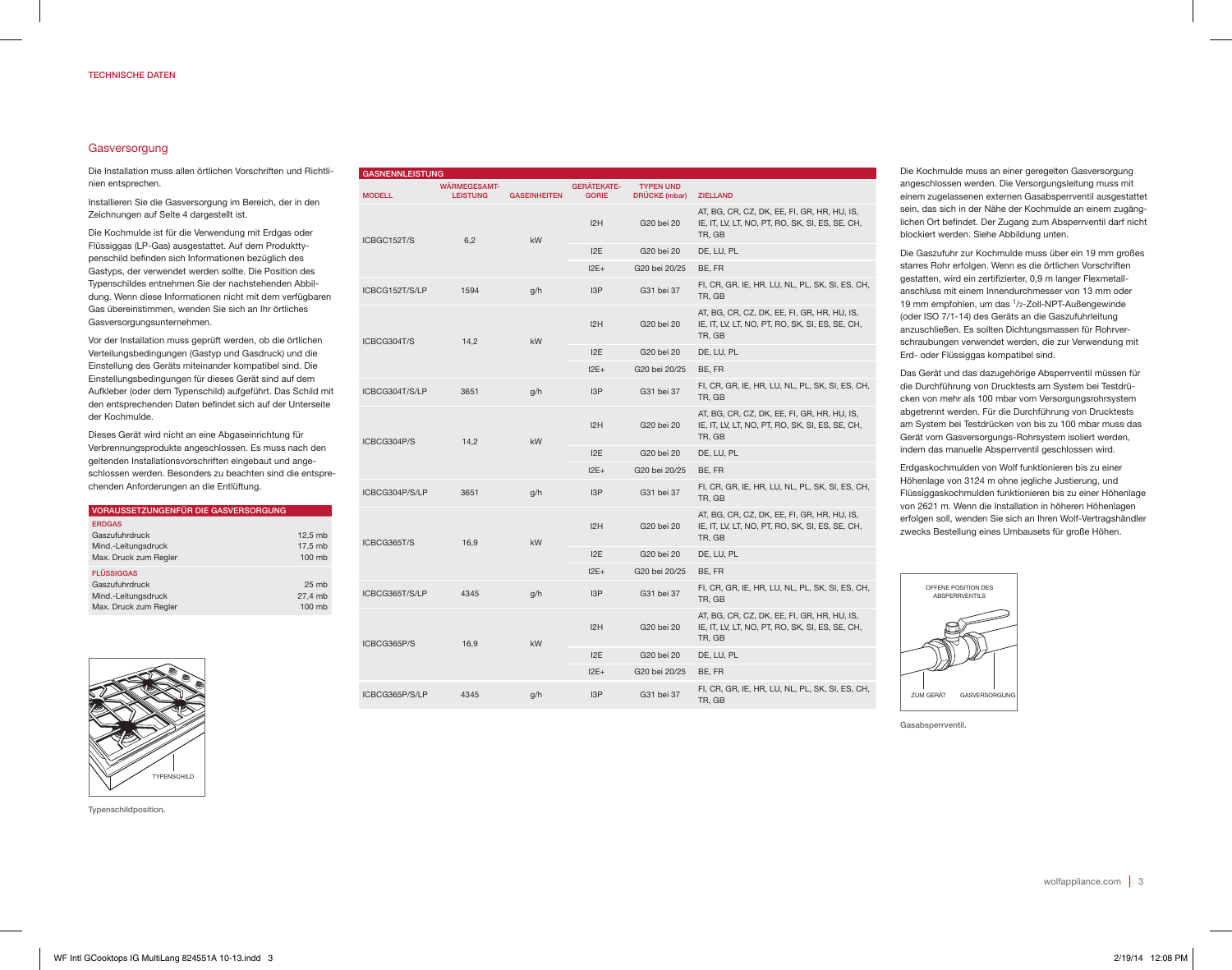## TECHNISCHE DATEN

## 381-mm-Gaskochmulde

STANDARDINSTALLATION





*NOTE: Shaded area above countertop indicates minimum clearance to combustible surfaces,* HINWEIS: Der schattierte Bereich über der Arbeitsplatte zeigt den Mindestabstand zu brennbaren Oberflächen *combustible materials cannot be located within this area.* an. Brennbare Oberflächen dürfen nicht in diesem Bereich untergebracht werden.

## 762-mm- und 914-mm-Gaskochmulde

#### STANDARDINSTALLATION



ARBEITSPLATTENAUSSCHNITT



*NOTE: Shaded area above countertop indicates minimum clearance to combustible surfaces,* HINWEIS: Der schattierte Bereich über der Arbeitsplatte zeigt den Mindestabstand zu brennbaren Oberflächen an. Brennbare Oberflächen dürfen nicht in diesem Bereich untergebracht werden.<br>Die Orte der Strom- und Gasversorgung gelten nur für eine Installation mit einem Einbaubackofen.

| <b>AUSSCHNITTBREITE</b> |        |
|-------------------------|--------|
| <b>MODELL</b>           | R      |
| 762-mm-Kochmulde        | 737 mm |
| 914-mm-Kochmulde        | 889 mm |

4 | Deutsch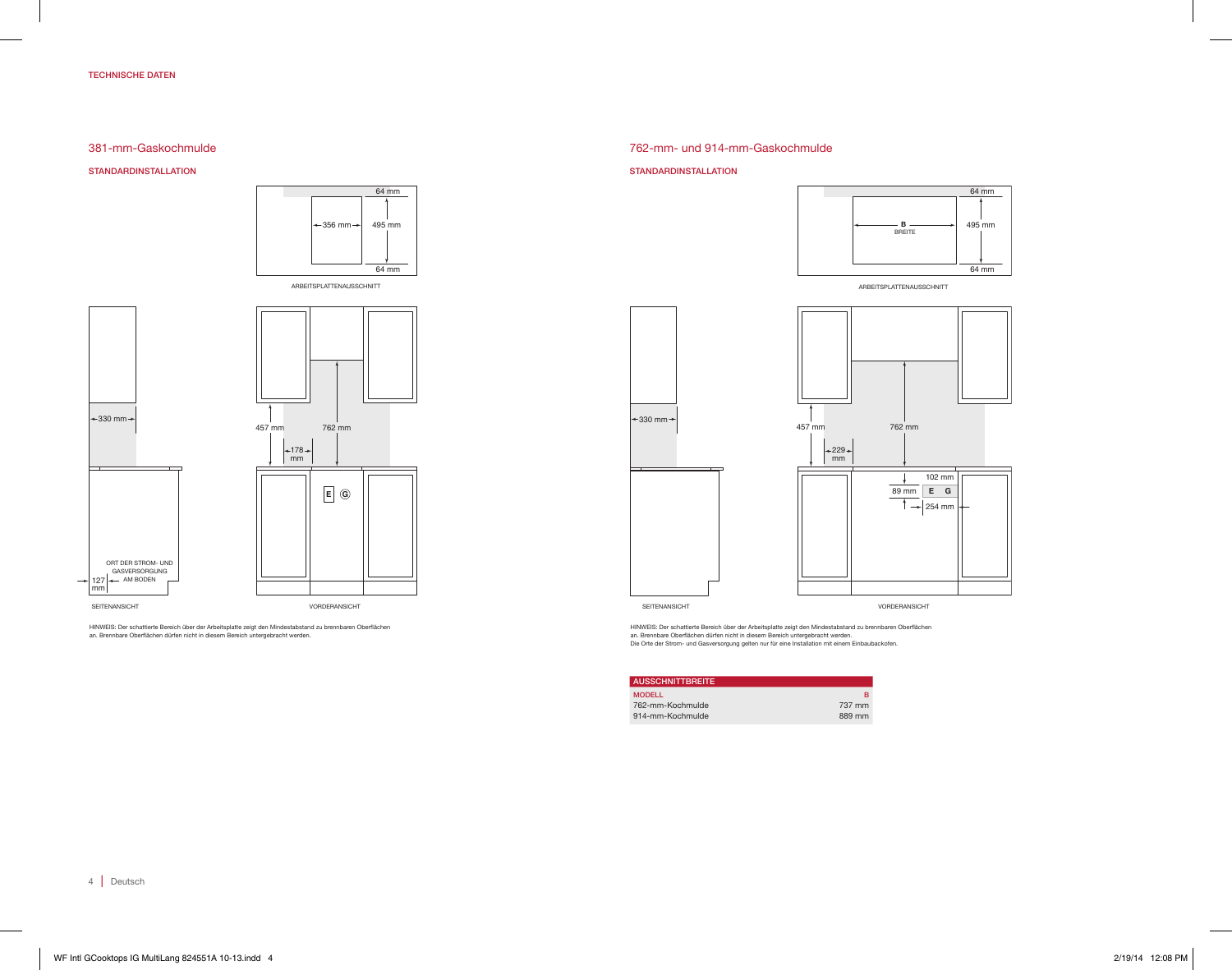## Installation der Kochmulde

Die Kochmulde und Komponenten aus dem Versandpaket herausnehmen und die Verpackungsmaterialien dem Recycling zuführen.

Die Kochmulde in den Arbeitsplattenausschnitt absenken. Die Kochmulde so in der Öffnung zentrieren, dass die Vorderkante parallel zur Vorderkante der Arbeitsplatte verläuft. Die hintere Kante der Kochmulde mit einem Bleistift an der Arbeitsplatte anzeichnen. Die Kochmulde herausnehmen.

Den mitgelieferten Schaumstreifen am Umfang der Kochmuldenöffnung anbringen. Siehe Abbildung unten. Die Kochmulde darf nicht an der Arbeitsplatte versiegelt werden.

Die Kochmulde in die Öffnung einführen. Sicherstellen, dass die Kochmulde auf die Vorderkante der Arbeitsplatte ausgerichtet ist.

Die mitgelieferten Halterungen an der Unterseite des Geräts befestigen. Die 89-mm-Spannschrauben in die Halterungen einführen. Die Spannschrauben mit einem Schraubendreher an der Unterseite der Arbeitsplatte festziehen. Die Schrauben nicht zu stark anziehen. Siehe Abbildung unten.



Installation der Kochmulde.

## Anschlüsse für die Gasversorgung

Alle Anschlüsse an den Gasrohren müssen mit einem Schraubschlüssel festgezogen werden. Nicht zu fest anziehen. Außerdem dürfen sich die Rohre beim Anziehen nicht drehen.

Wenn ein flexibler Metallanschluss verwendet wird, muss sichergestellt werden, dass er nicht geknickt ist. Dann wird die Gasversorgungsleitung am Regler auf der Kochmulde angeschlossen. Das Ventil öffnen und auf Lecks prüfen, indem ein flüssiges Spülmittel auf alle Gasanschlüsse aufgebracht wird. Blasen um die Anschlüsse herum zeigen an, dass ein Gasleck vorhanden ist. Wenn sich ein Leck bemerkbar macht, das Gasventil schließen und die Anschlüsse korrigieren.

#### **Fehlersuche**

WICHTIGER HINWEIS: Wenn die Kochmulde nicht richtig funktioniert, führen Sie zur Fehlersuche folgende Schritte aus:

- Sicherstellen, dass die Kochmulde mit Strom versorgt wird.
- Prüfen, ob sich das Absperrventil in der offenen Position befindet.
- Wenn die Kochmulde nicht richtig funktioniert, wenden Sie sich an ein zugelassenes Wolf-Kundendienstzentrum. Versuchen Sie auf keinen Fall, die Kochmulde zu reparieren. Wolf ist nicht für Servicearbeiten verantwortlich, die zur Korrektur einer fehlerhaften Installation erforderlich sind.

Wolf A Design, Wolf Gourmet, W & Design und die auf Schaltknebel aufgebrachte Farbe Rot sind eingetragene Marken und Servicemarken der Wolf Appliance, Inc. Sub-Zero, Sub-Zero, Sub-Zero & Design, Dual Refrigeration, Constan marken der Sub-Zero, Inc. (zusammen die "Firmenmarken"). Alle anderen Marken oder eingetragenen Marken sind das Eigentum ihrer jeweiligen Besitzer in den Vereinigten Staaten und anderen Ländern.